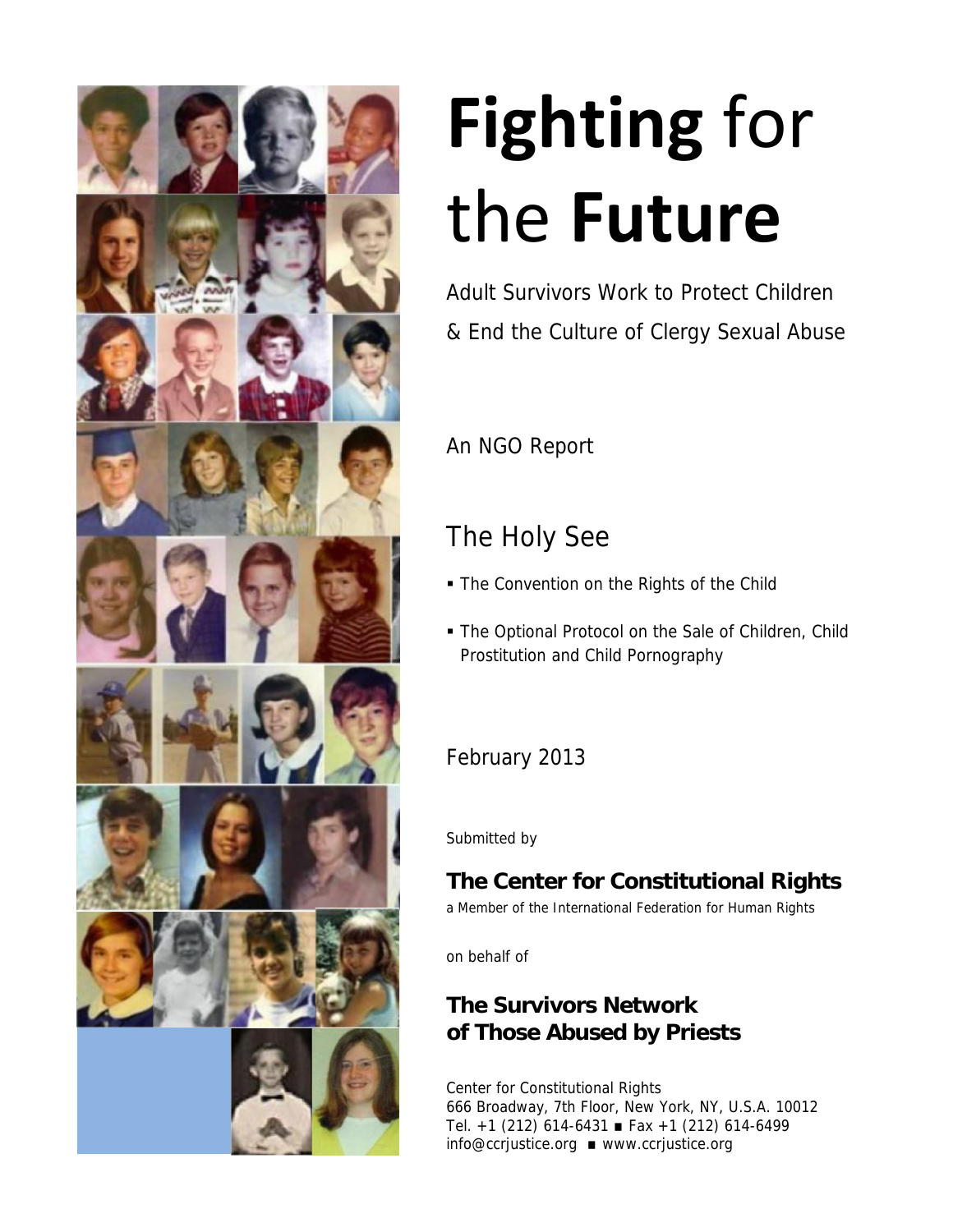**Cover Photos:** The photos on the cover are of members of the Survivors Network of Those Abused by Priests at the age that they were sexually abused. They have consented to the use of their photos to help raise awareness and call attention to this crisis.

**Report:** This report was prepared by Katherine Gallagher and Pam Spees, Senior Staff Attorneys at the Center for Constitutional Rights, with the research assistance of Rebecca Landy and Ellyse Borghi and Aliya Hussain.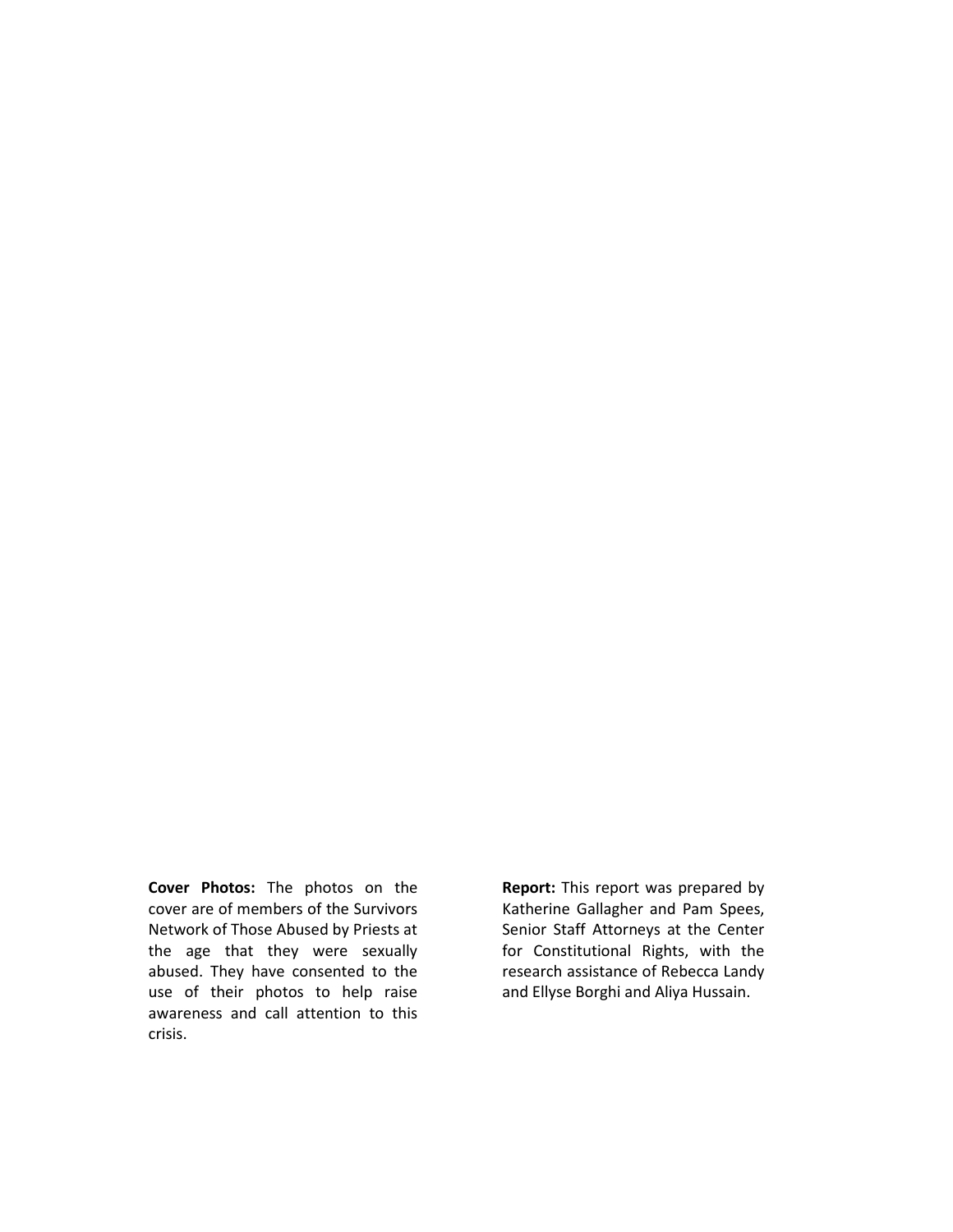## Table of Contents

#### Foreword

| $\mathbf{I}$ . |                                                                                                                                                                                                                                                                                         |  |
|----------------|-----------------------------------------------------------------------------------------------------------------------------------------------------------------------------------------------------------------------------------------------------------------------------------------|--|
|                | The Policies and Practices of the Holy See                                                                                                                                                                                                                                              |  |
|                | The Acts at Issue: Torture, Rape and Other Forms                                                                                                                                                                                                                                        |  |
|                | Violations of Principles Enshrined in the CRC and OPSC [[11, 11] 5                                                                                                                                                                                                                      |  |
| II.            | Legal Status and Structure of the Holy See and Implications<br>for Fulfillment of Its Obligations Under the CRC and OPSC 38                                                                                                                                                             |  |
|                | Privileging Canon Law and Procedures and Lack of Cooperation                                                                                                                                                                                                                            |  |
| III.           | Specific Areas of Concern Regarding Holy See's Failure                                                                                                                                                                                                                                  |  |
|                | The Holy See's Failures with Regard to Specific Articles<br>of the Convention 2000 19                                                                                                                                                                                                   |  |
| IV.            | Specific Areas of Concern Regarding Holy See's Failure<br>to Fulfill Its Obligations Under the OPSC 2020 and 2020 and 2030 and 2030 and 2030 and 2030 and 2030 and 2030 and 2030 and 2030 and 2030 and 2030 and 2030 and 2030 and 2030 and 2030 and 2030 and 2030 and 2030 and 2030 and |  |
|                |                                                                                                                                                                                                                                                                                         |  |
|                | Holy See's Failures With Regard to Specific Articles<br>of the Optional Protocol [11] 22                                                                                                                                                                                                |  |
| V.             | Recommendations 23                                                                                                                                                                                                                                                                      |  |

Endnotes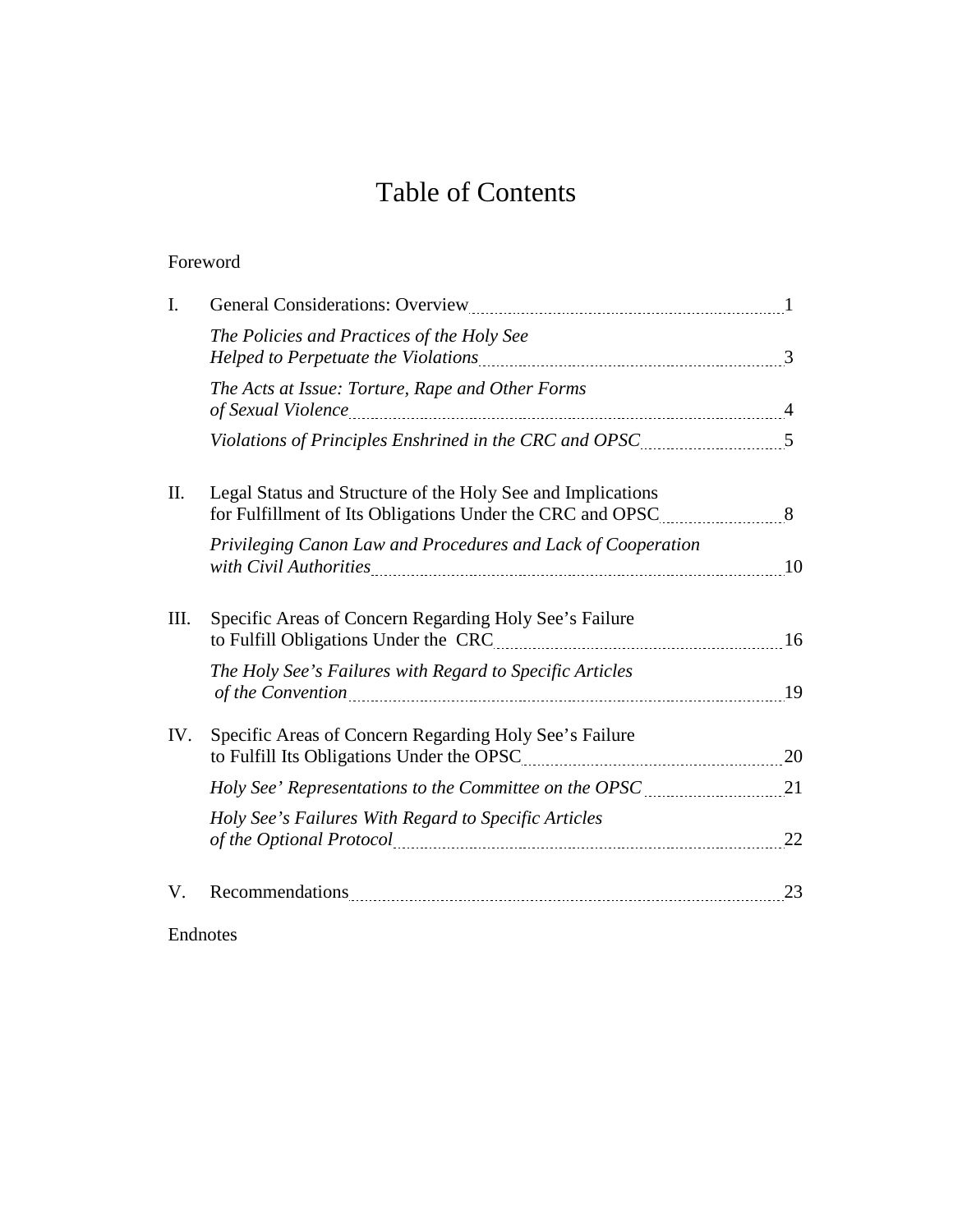### Foreword

This report is submitted by the Center for Constitutional Rights (CCR) on behalf of the Survivors Network of Those Abused by Priests (SNAP). CCR is a non profit legal and educational organization dedicated to advancing and protecting the rights guaranteed by the United States Constitution and the Universal Declaration of Human Rights. SNAP is a non-profit organization that was founded over 20 years ago by a small group of survivors of rape and sexual violence committed by priests. Today, the Network has over 12,000 members in the United States and members in 64 countries with chapters in Australia, Canada, Chile, Germany, Mexico, Peru and the United States.<sup>1</sup>

This report responds to the Holy See's Second Interim Report on the Convention of the Rights of the Child, CRC/C/VAT/2 (2011) ("Holy See Second Report"), and the Holy See's Initial Report on the Optional Protocol on the Sale of Children, Child Prostitution and Child Pornography, CRC/C/OPSC/VAT/1 (2010) ("Holy See Initial Report on OPSC").<sup>2</sup>

CCR and SNAP welcome the opportunity to submit this report, which details the failure of the Holy See to uphold core principles enshrined in the Convention on the Rights of the Child ("Convention" or "CRC"), including ensuring that the best interests of the child be the primary consideration in all actions concerning children (CRC, Art. 3), that any child who is a victim of neglect, exploitation, abuse or torture shall recover in an environment which fosters the health, selfrespect and dignity of the child (CRC, Arts. 4 and 39), that the survival and development of all children are ensured to the maximum extent possible (CRC, Art. 6), and that children should be protected from sexual exploitation and abuse (CRC, Arts. 19 and 34), and acts of torture or cruel, inhuman or degrading treatment or punishment (CRC, Art. 37). The policies and practices of the Holy See have not only tolerated and concealed but enabled widespread acts of sexual violence, including rape, committed against children. When forced to confront these actions, the Holy See has put its interests ahead of its child-victims and survivors, furthering their harm and increasing the risk to others.

Recognizing that this is the first time that the Holy See's record on this most vital issue regarding the dignity and well-being of the child is being surfaced at the Committee despite that fact that much of what is set forth below was already known to the Holy See when it filed its Initial CRC Report in 1994, SNAP and its global members stand ready to assist the Committee in conducting a thorough review of the Holy See's adherence to the CRC and the OPSC.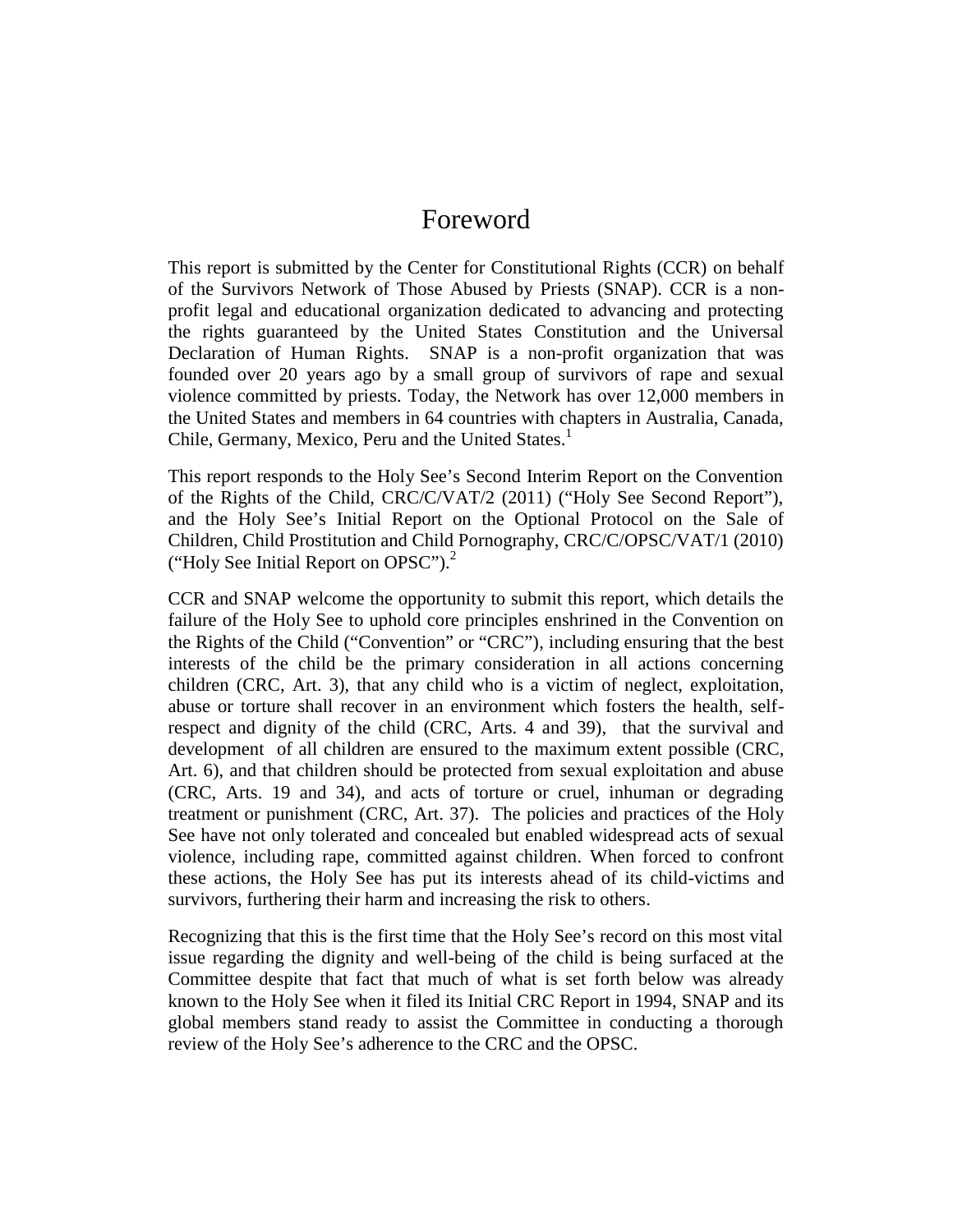*"We feel as if we've lost our grounding on Earth. The church requires repentance from us, but not from itself."*

> Wlademar Maziejuk Poland*<sup>3</sup>*

## I. General Considerations: Overview

As a result of the efforts of survivors and advocates who have come forward in different countries over the past few decades, often with considerable personal sacrifice and risk, the widespread and systemic rape and sexual violence of children by priests and others associated with the Roman Catholic Church is now well-documented and incontrovertible.<sup>4</sup> The revelations of sexual violence by clergy arising in recent years in Austria, Australia, Belgium, Canada, Chile, France, Germany, Ireland, Italy, Kenya, Malta, Mexico, the Netherlands, Poland, the United States and elsewhere demonstrate that the rates of abuse in any one country or diocese are not an anomaly but part of a much larger pattern and practice. In light of these revelations, some observers have estimated that the number of victims of sexual violence occurring between the years 1981-2005 is likely approaching 100,000, and will likely be far greater as more situations continue to come to light in Latin America and Africa.<sup>5</sup>

Commissions of inquiry and grand juries have been convened in Canada,<sup>6</sup> Australia,<sup>7</sup> and Germany,<sup>8</sup> as well as the United States, some of which will be discussed below. Ireland has seen a number of inquiries, resulting in the Ferns Report,<sup>9</sup> the Ryan Report,<sup>10</sup> the Murphy Report,<sup>11</sup> and the Cloyne Report.<sup>12</sup> There have also been Church-appointed commissions, as well as non-governmental reports setting forth widespread and systematic sexual violence within the Catholic church, in Belgium,<sup>13</sup> Germany,<sup>14</sup> The Netherlands,<sup>15</sup> and the United States. In September 2011, Amnesty International issued a report finding that the abused of children in Catholic-run institutions in Ireland amounted to torture and cruel, inhuman and degrading treatment.<sup>16</sup>

Every investigative body that has studied these situations has identified the same policies and practices that allowed the sexual violence to proliferate and that furthered the harm to the direct victims. Without exception, each of these inquiries has reached the same inevitable conclusion: The primary concern of Church officials in these cases has been to protect the reputation of the Church and its priests – not the best interest of the child. This conclusion was perhaps most succinctly expressed by a grand jury in the United States when it observed that Church authorities "continued and/or established policies that made the protection of the Church from 'scandal' more important than the protection of children from sexual predators."<sup>17</sup> Similarly, the Ryan Commission in Ireland found that: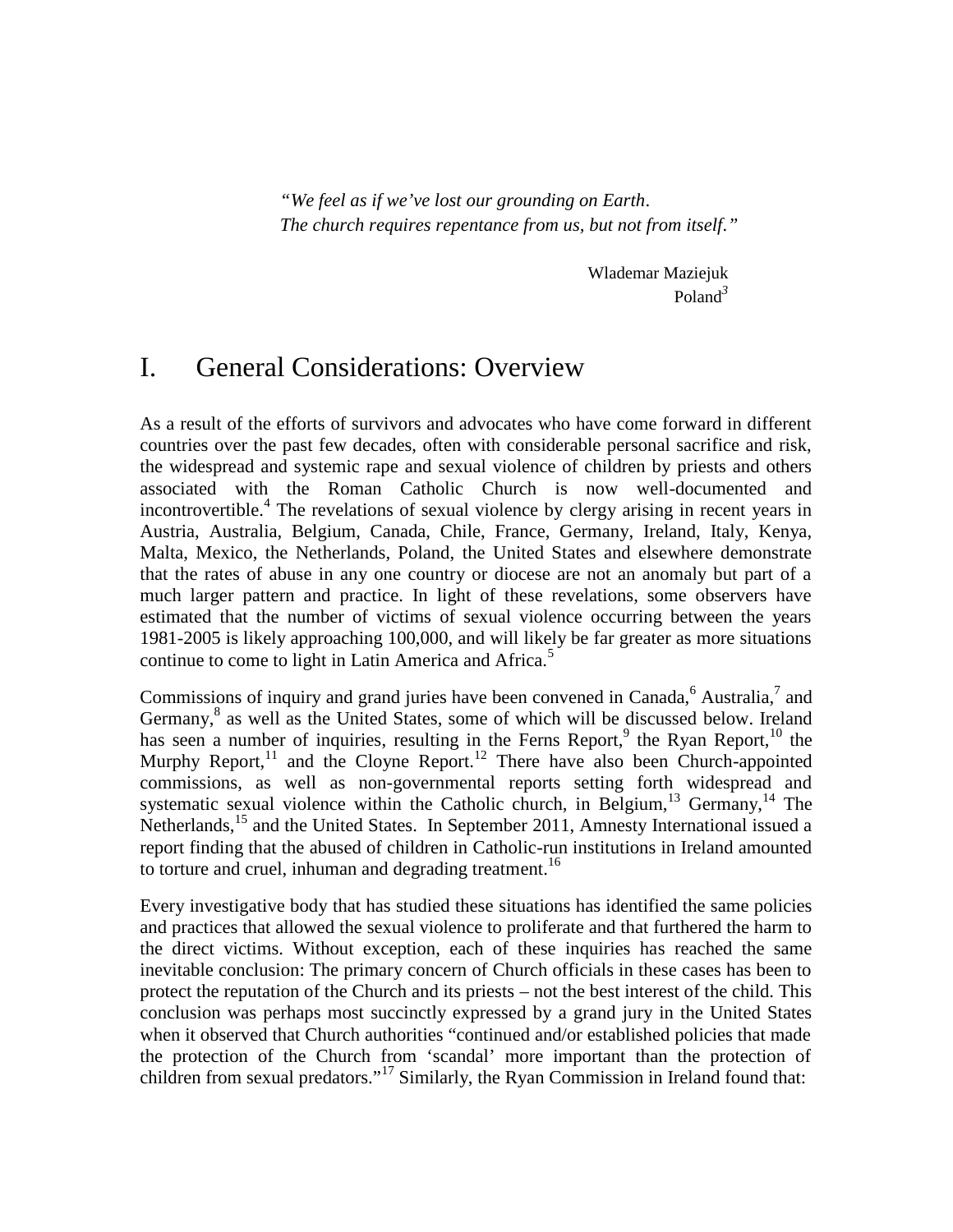Cases of sexual abuse were managed with a view to minimizing the risk of public disclosure and consequent damage to the institution and the Congregation. *This policy resulted in the protection of the perpetrator*. When lay people were discovered to have sexually abused, they were generally reported to the Gardai. When a member of a Congregation was found to be abusing, it was dealt with internally and was not reported to the Gardaı´. *The damage to the children affected and the danger to others were disregarded*. […] *The desire to protect the reputation of the Congregation and institution was paramount*.<sup>18</sup> (emphasis added)

Moreover, these crimes are not a problem confined to the past. The period the Cloyne report from Ireland covers is significant in that it coincides with the supposed implementation of detailed procedures for dealing with child sexual abuse promulgated in 1996 by the Catholic Church in Ireland entitled *Child Sexual Abuse: Framework for a Church Response,* ("Framework Document") which included a requirement to report such allegations to the civil authorities*.* By letter, the Cloyne bishop, John Magee, notified all priests in the diocese that he had adopted the procedures in 1996. However, the Cloyne Commissioners found that despite his stated position, "the reality is that the guidelines set out in that document were not fully or consistently implemented" during the period between 1996 and 2009.<sup>19</sup> The Commissioners noted that Magee paid little attention to the procedures until 2008, which incidentally also coincided with media exposure of a looming scandal. The Cloyne Commission found that Magee failed to report nine of 15 cases which clearly should have been reported to the civil authorities under the Framework Document. The Commission also found that the diocese failed to report any complaints to the health authorities between 1996 and 2008, failed to appoint support people for complainants and failed to operate an independent advisory panel as required by the Framework Document.<sup>20</sup> Notably, the Holy See was a Party to the CRC throughout this period.

Similarly, in February 2011, a third Grand Jury which had been convened in 2009 to look into sex abuse allegations in the Philadelphia Archdiocese in the United States, concluded that the same patterns persisted even well after much-heralded reforms had gone into effect:

> Most disheartening to the grand jury was what we learned about the current practice toward accused abusers in the Philadelphia Archdiocese. We would have assumed, by the year 2011, after all the revelations both here and around the world, that the church would not risk its youth by leaving them in the presence of priests subject to substantial evidence of abuse. That is not the case. In fact, we discovered that there have been at least 37 such priests who have been kept in assignments that expose them to children. Ten of these priests have been in place since before 2005 – over six years ago. $^{21}$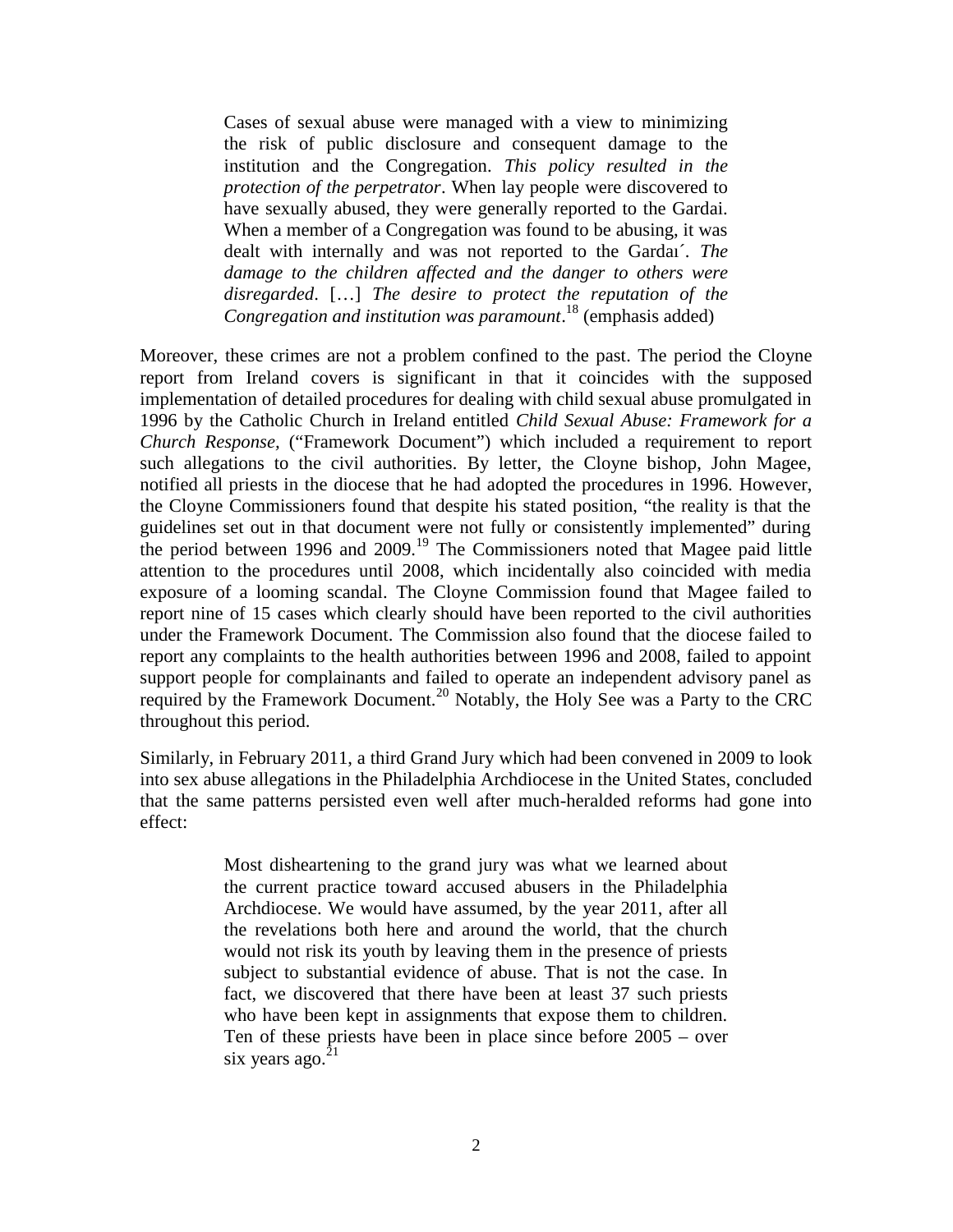Even the crimes that are seemingly more remote in time are not truly "a thing of the past" as the violations continue to cause harm, especially for those for whom there is no redress, and where the perpetrators have benefitted from a culture of impunity that Church officials have helped to create and maintain in ways that are discussed further below. The vast majority of the priests who committed acts of sexual violence against children and vulnerable adults have faced no punishment or criminal sanction for their actions; many continue to work, and have privileged access to future victims because of their status as a member of the Catholic clergy. The high-level officials of the Church who failed to prevent and punish these criminal actions, and too often facilitated or enabled the acts of sexual violence described herein have, to date, enjoyed absolute impunity as well.

#### *The Policies and Practices of the Holy See Have Helped to Perpetuate the Crimes*

Among the common practices that have been identified through the different inquiries and investigations are:

*First*, as discussed below at Sec. III in the response below to the Holy See's Second CRC Report, is the refusal to cooperate with civil authorities. The Vatican leadership has consistently resisted the idea that it could be subject to laws of other governing authorities, whether at the national, international and local levels.

*Second*, is the practice of "priest shifting," meaning bishops, cardinals or other highranking officials have transferred known offenders to other locations where they continued to have access to children or vulnerable adults and who officials knew continued to commit rape and other acts of sexual violence. As the Westchester (New York) Grand Jury noted: "the religious institution consistently shuttled the abuser from place to place each time an allegation came to light" and "the new congregation was purposefully kept in the dark… By virtue of this reassignment strategy, the religious institution put more children at risk.<sup>"22</sup> Similarly, the Ferns Commission in Ireland found that offending priests were moved from parish to parish with no warning to parishioners and others with whom they would come into contact; that victims' complaints were not handled in a sensitive or supportive manner, "which led to further hurt and alienation for the complainant" and that other children suffered further sexual violence as a result of these actions and inactions.<sup>23</sup> Priest shifting takes on truly global dimensions, as offender priests may be first moved out of one local jurisdiction to another part of a country, and then are moved to other countries or continents to evade accountability – and place more children in danger of sexual assault.<sup>24</sup>

*Third*, is the destruction of evidence and the obstruction of justice. In many cases, not only did church officials not submit the matter to the competent authorities for investigation and prosecution, causing delay in an effort to bar the action due to the statute of limitations, but some went so far as to obstruct investigations and prosecutions and encouraged others to do so as well. A Grand Jury in Westchester (New York) found that "[i]n many instances, the religious institution's internal investigation of the allegations was primarily geared to delay, with the hope that the victim and his family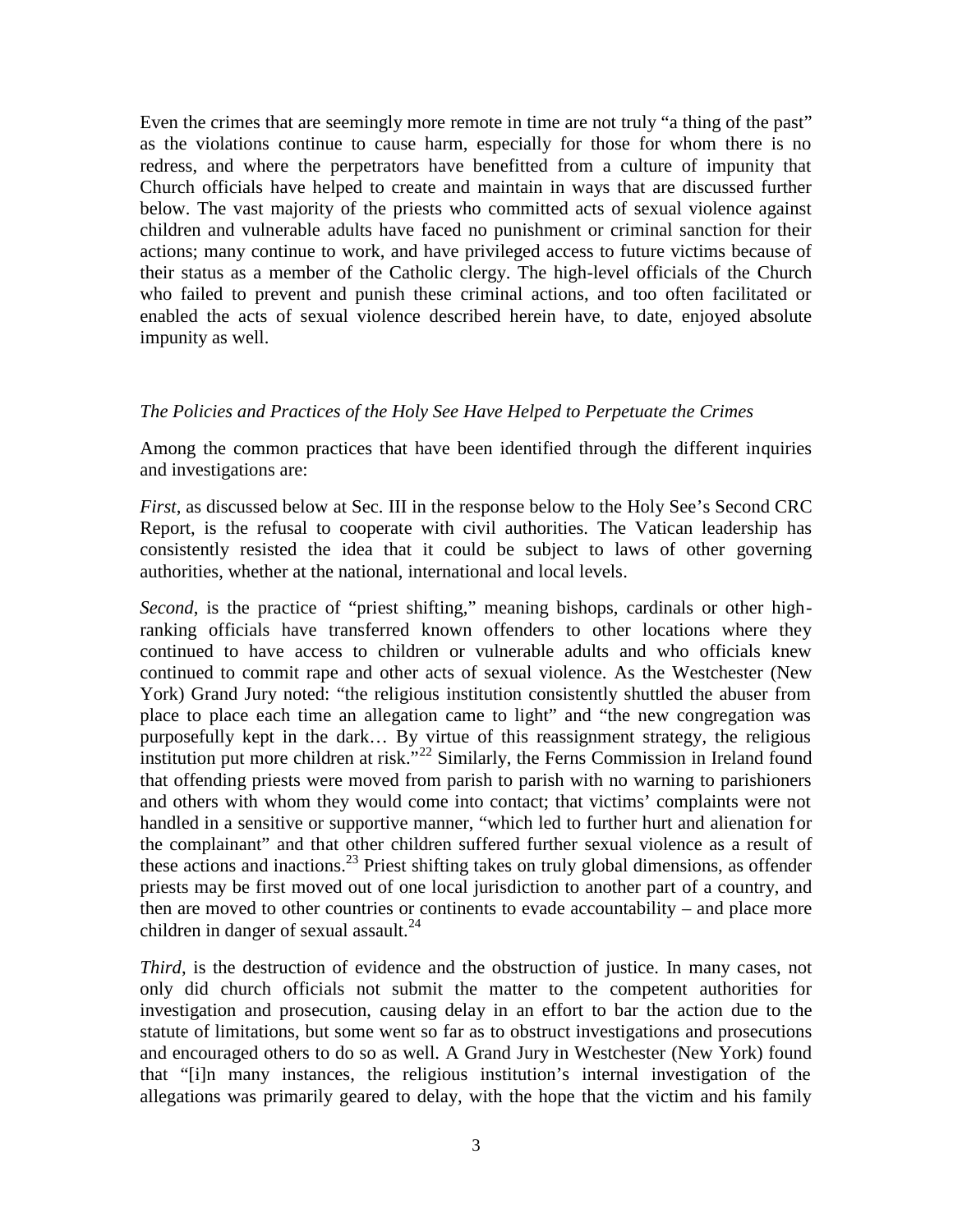would not persist in pursuing their claim."<sup>25</sup> Similarly, a Grand Jury in Philadelphia reported that a "previous grand jury was frustrated that it could not charge either the abusers or their protectors in the church, because the successful cover-up of the abuse resulted in the expiration of the statute of limitations."<sup>26</sup>

Additionally, commissions have reported their findings that evidence was deliberately destroyed. Experts investigating the situation in the Archdiocese of Munich and Freising in Germany reported that "destruction of documents took place in considerable measure."<sup>27</sup> An Archbishop in the United States testified to routinely shredding documents that he received on a weekly basis advising him of sexual abuse cases.<sup>28</sup>

*Fourth*, the Church enforced these practices by rewarding those members of the clergy who remained quiet or assisted in cover-ups, while punishing the whistle-blowers, i.e., those who sought to prevent other children from being hurt and to have offender priests investigated and held accountable for the crimes they committed. Instances of this were noted by a Philadelphia Grand Jury which found that Archdiocesan officials intimidated and retaliated against victims and witnesses who came forward about abuse, including firing a nun from her position as director of religious education after she complained about a priest who was still ministering to children despite a conviction for possession of child pornography; and accusing a seminarian of homosexuality and dismissing him from the diocese after he reported he had been abused as an altar boy. Additional instances punishing whistleblowers and rewarding those who cover up are set out below at Sec. III.

Finally, *fifth*, the Church has responded to reports of sexual violence against children and vulnerable adults by blaming the victims. This is among the most insidious and cruel practices used in the Church, and the impact on the victims – the survivors – can be devastating. The Grand Jury in Westchester found that "the religious institution, when it became aware of the abuse, rather than seeking to alleviate the trauma to the victim, increased it" and that there was a "concerted effort on the part of the religious institution to mislead the community: defending the abuser while simultaneously attempting to humiliate the victims and their families..."<sup>29</sup> The Ryan Commission in Ireland found that there were times when "the child was blamed and seen as corrupted by the sexual activity, and was punished severely."<sup>30</sup> Similarly, the Winter Commission in Canada found that "victims of child sexual abuse have been wrongly blamed for their own victimization."<sup>31</sup>

#### *The Acts at Issue: Torture, Rape and Other forms of Sexual Violence*

It is important to note at the outset that often the acts of rape and sexual violence in this context are referred to as "abuse."<sup>32</sup> Descriptions such as 'sexual abuse' minimize the seriousness of the conduct at issue as though it is something other than torture, rape or serious sexual violence when committed by priests or others associated with the church.<sup>33</sup> Such terminology masks the true extent of the harm such acts cause and the severe pain and suffering associated with the abuse of power, violation of trust and bodily autonomy, as well as the alienation and isolation from family, friends, community, and other sources of support. The "devastating impact of violence against children" has been recognized by this Committee in General Comment  $13<sup>34</sup>$  Especially for children, such acts can separate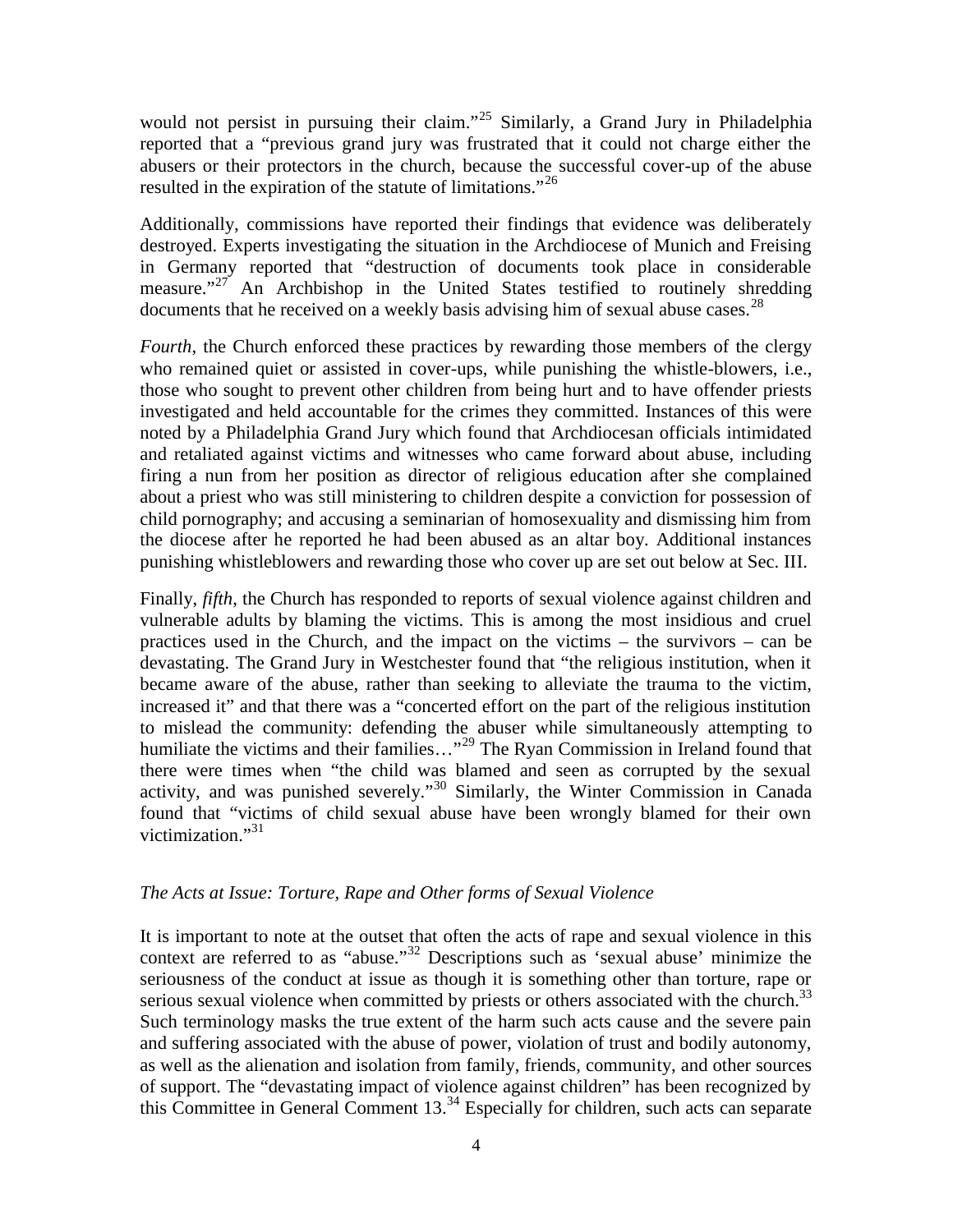them from their sense of connection to their family, the spiritual community and foundations through which they are taught to view the world and, indeed, the world itself.

A Grand Jury in Philadelphia noted this tendency and reaffirmed the multi-dimensional effects and gravity of all forms of sexual violence in this context:

> We should begin by making one thing clear. When we say abuse, we don't just mean "inappropriate touching" (as the Archdiocese often chose to refer to it). We mean rape. Boys who were raped orally, boys who were raped anally, girls who were raped vaginally. *But even those victims whose physical abuse did not include actual rape – those who were subjected to fondling, to masturbation, to pornography – suffered psychological abuse that scarred their lives and sapped the faith in which they had been raised.*<sup>35</sup> (emphasis added)

A report issued by experts in Germany also observed that "euphemistic, trivializing language was used" to describe the offenses which in the experts' view "gave no more than an inkling of the complete extent of the offence and its effect on the victim.<sup>356</sup> A study conducted by the John Jay College of Criminal Justice in the United States found that of the more than 10,000 credible allegations of 'child sexual abuse' reported to church officials in the U.S. between the years 1950 and 2002, a large percentage involved penile penetration or attempted penile penetration or oral sex, acts which constitute rape, attempted rape or sexual violence.<sup>37</sup> The Hughes Commission in Canada, which was formed to investigate the systemic physical and sexual violence committed against young boys at the Mount Cashel Orphanage operated by the Christian Brothers in St. John's Newfoundland, found that the evidence of sexual violence adduced at the hearings "was of such a nature as to shock profoundly the conscience and susceptibilities of the people of Newfoundland and Labrador."<sup>38</sup>

A Philadelphia Grand Jury report provided a sampling of the kind of harm done to children that was subsequently covered up by Church officials:

*A girl, 11 years old, was raped by her priest and became pregnant. The priest took her in for an abortion.*

*A 5th-grader was molested by her priest inside the confessional booth.*

*A teenage girl was groped by her priest while she lay immobilized in traction in a hospital bed. The priest stopped only when the girl was able to ring for a nurse.*

*A boy was repeatedly molested in his own school auditorium, where his priest/teacher bent the boy over and rubbed his genitals against the boy until the priest ejaculated.*

*A priest, no longer satisfied with mere pederasty, regularly began forcing sex on two boys at once in his bed.*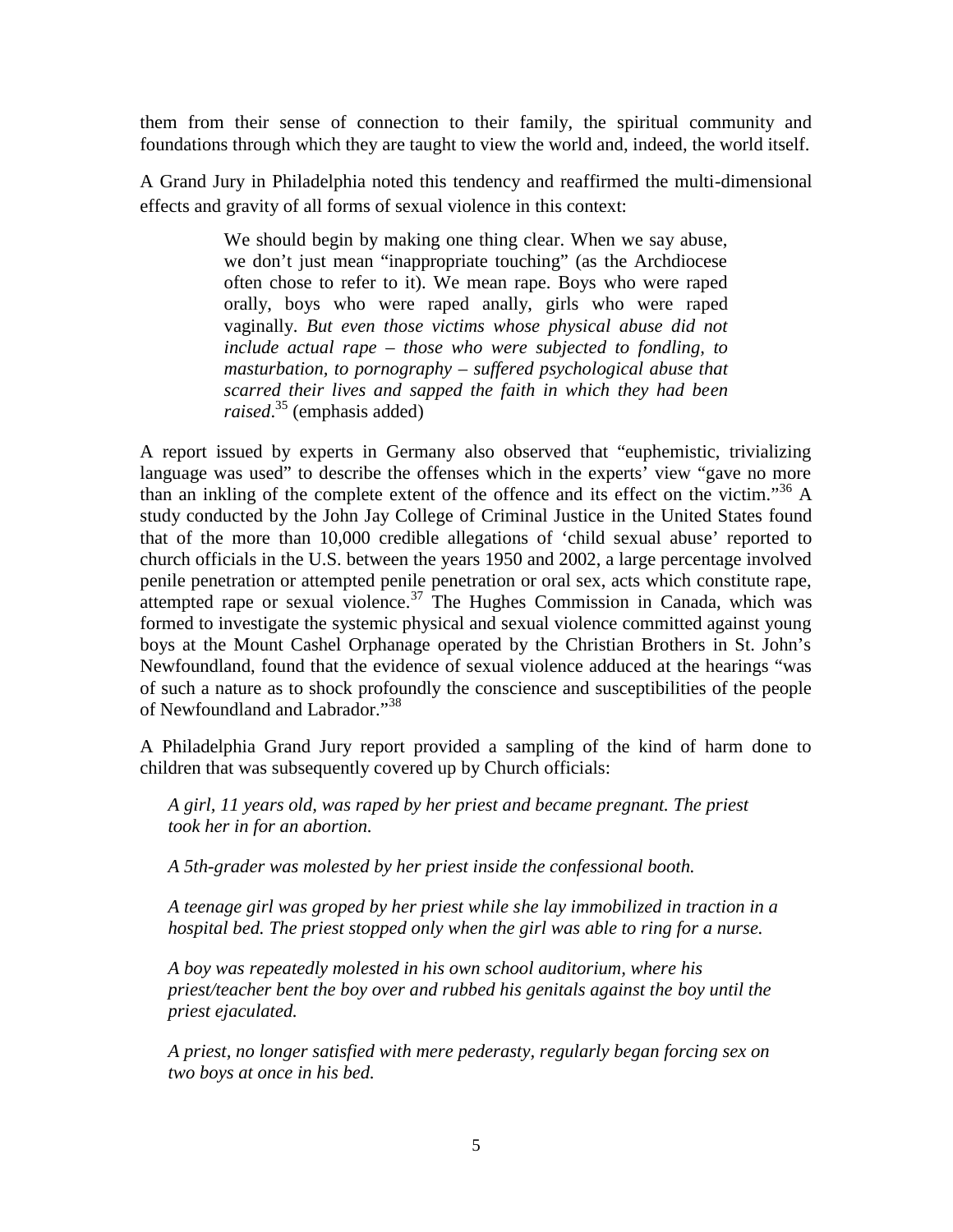*A boy woke up intoxicated in a priest's bed to find the Father sucking on his penis while three other priests watched and masturbated themselves.*

*A priest offered money to boys in exchange for sadomasochism – directing them to place him in bondage, to "break" him, to make him their "slave," and to defecate so that he could lick excrement from them.*

*A 12-year-old, who was raped and sodomized by his priest, tried to commit suicide, and remains institutionalized in a mental hospital as an adult.*

*A priest told a 12-year-old boy that his mother knew of and had agreed to the priest's repeated rape of her son.*

*A boy who told his father about the abuse his younger brother was suffering was beaten to the point of unconsciousness. "Priests don't do that," said the father as he punished his son for what he thought was a vicious lie against the clergy.*<sup>39</sup>

Indeed, the gravity of the harm is such that while we use the term "survivor" where appropriate throughout this report to acknowledge, affirm and empower those to whom such violence has been done, we do so advisedly. As is tragically demonstrated in the reports and investigations summarized below, many have not survived their experiences. The Adriaansen Report in Belgium found that 13 people were believed to have committed suicide as a result of the sexual assault by clerics and that six others were reported to have attempted suicide as a result. Last year, police reports detailing the suicides of forty people sexually abused by Catholic clergy in Australia led to the establishment of a Commission of Inquiry in the state of Victoria.<sup>40</sup> The police reporting suggested that the Church had known about a shockingly high rate of suicides and premature deaths but had "chosen to remain silent."<sup>41</sup>

The reports reveal the deep, psychic harm that can result from this type of assault and betrayal due to not only the sexual violence inflicted on the victims but the psychological violence, including the alienation and isolation, inflicted by the Church in the aftermath – the brutality involved in a system that knowingly exposes and subjects children and vulnerable adults to violent acts and then protects the perpetrators while turning its back on and on condemning the victims. Multiple studies have shown that sexual abuse increases the risk of developing health and social problems such as drug and alcohol abuse, mental illness and relationship strife.<sup>42</sup> The toll in terms of lives lost, futures and families harmed and, in some cases, ruined, is incalculable.

#### *Violations of Principles Enshrined in the CRC and the OPSC*

The foregoing demonstrates that the Holy See has refused to uphold the core principles enshrined in the Convention on the Rights of the Child and the OPSC. Specifically, the Holy See has failed to make the best interests of the child its primary concern in accordance with **Article 3** of the Convention. Rather, it has placed the interests of the Church, including its reputation, above those of children.<sup>43</sup> The Holy See's actions have frustrated, and in some cases, fully prevented the enjoyment of the rights contained in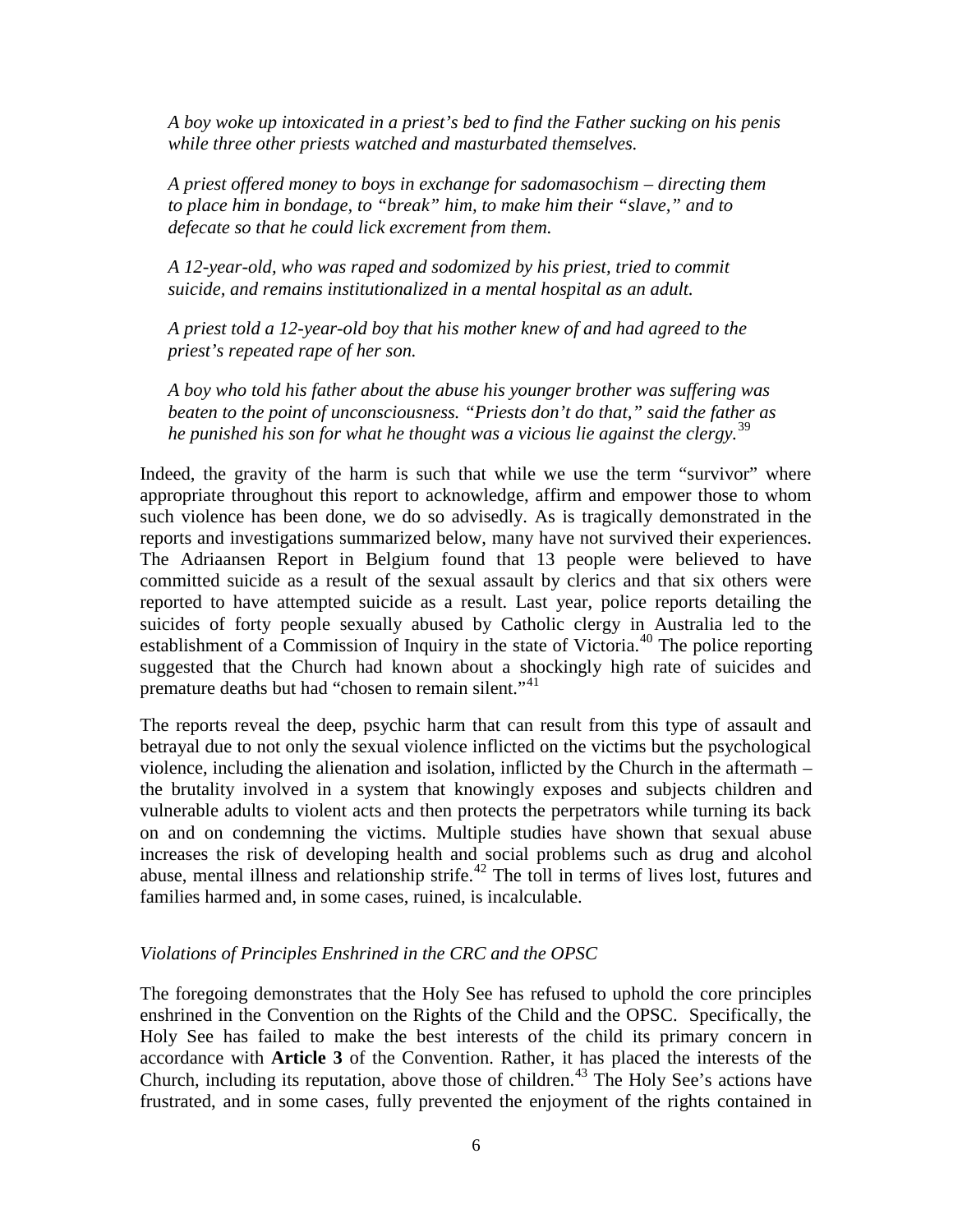**Article 6** of the CRC: the right to life, survival and development. The sexual violence and betrayal of trust proved overwhelming for some child victims, leading them to take their own lives. The children's self-respect has been profoundly impacted and their dignity denied.<sup>44</sup> Through the acts and omissions of its leadership, and the policies it promotes, the Holy See has violated **Article 19** of the CRC, in that it failed to take all measures necessary to protect children from all forms of physical or mental violence, injury or abuse, neglect or negligent treatment, maltreatment or exploitation, *including sexual abuse*, while in the care of members of the clergy or persons operating religious schools or institutions.

The Holy See has not only failed to "undertake to protect the child from all forms of sexual exploitation and sexual abuse," as required under **Article 34** of the CRC, but it has actively promoted policies and practices, including priest-shifting, that have made children more vulnerable to sexual exploitation and sexual violence. As rape and other forms of sexual violence constitute acts of torture or cruel, inhuman or degrading treatment or punishment, the Holy See has violated **Article 37** of the CRC which provides that no child shall be subjected to torture. Finally, the Holy See has failed take all appropriate measures to promote physical and psychological recovery and social reintegration of a child victim of any form of neglect, exploitation, or abuse, or torture or any other form of cruel, inhuman or degrading treatment or punishment, as required by Article 39 of the CRC. Such recovery and reintegration shall take place in an environment which fosters the health, self-respect and dignity of the child.<sup>45</sup> The commission of acts of rape and sexual violence by trusted members of the clergy on vulnerable children has caused deep psychological wounds that have not allowed for the recovery of child victims of abuse, exploitation and torture.

CCR and SNAP recall that the underlying rationale for **General Comment No. 13** on the right of the child to freedom from all forms of violence set forth in Article 19, CRC/GC/13 (2011): "the extent and intensity of violence exerted on children is alarming. Measures to end violence must be massively strengthened and expanded in order to effectively put an end to these practices which jeopardize children's development and societies' potential non-violent solutions for conflict resolution." GC 13, para. 2. Indeed, as General Comment 13 sets forth, "[s]ecuring and promoting children's fundamental rights to respect for their human dignity and physical and psychological integrity, through the prevention of all forms of violence, is essential for promoting the full set of child rights in the Convention." *Id.* at para. 13.

Additionally, as discussed further below in Section IV, the Holy See has undermined the very purpose of the **OPSC**, which has as one of its core purposes the prohibition of child pornography **(Art. 1 of OPSC**), and has not adopted the appropriate measures to protect the rights and interests of child victims (**Art. 8 of the OPSC**).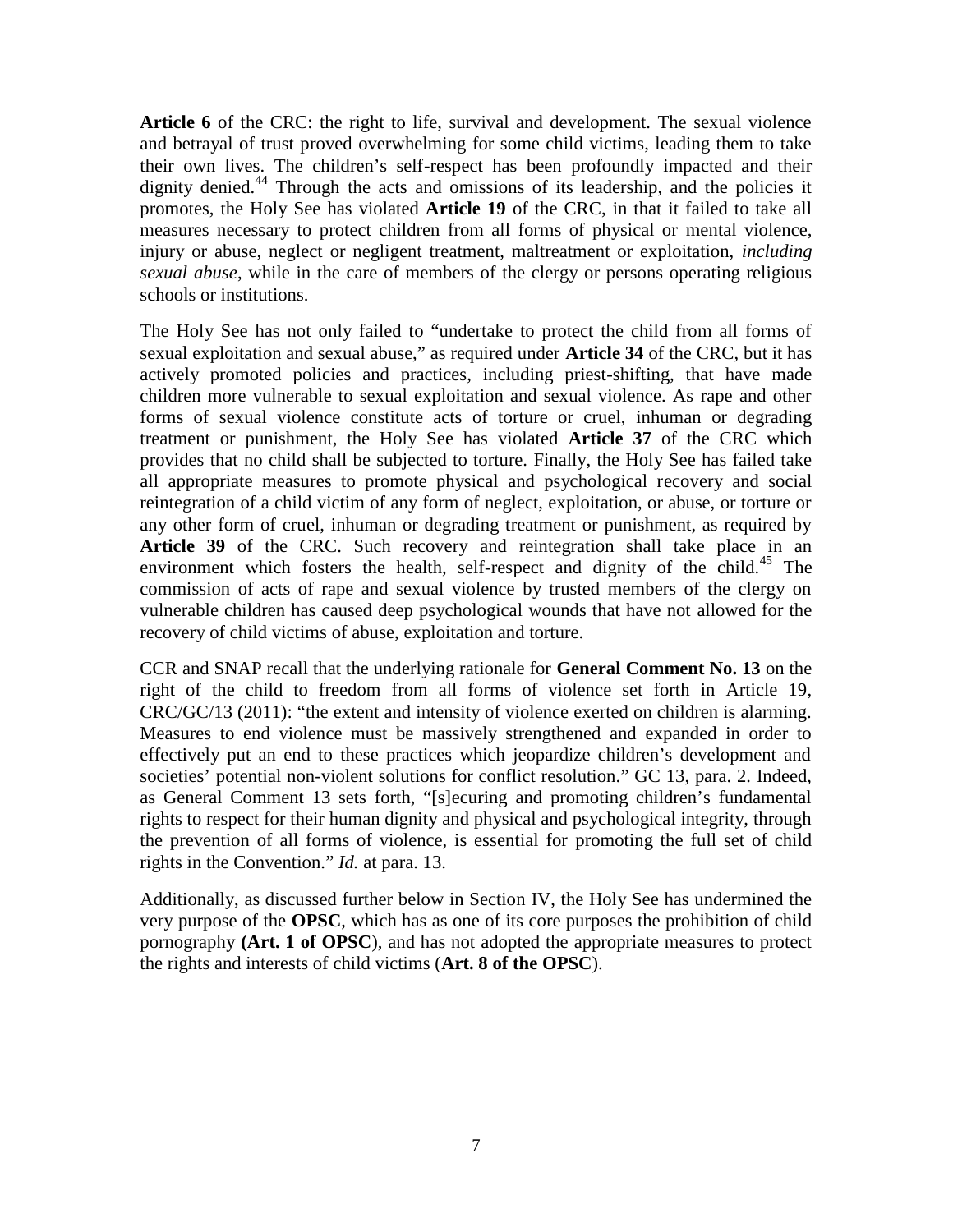*"The Church is not a democracy. And no one from below can decide on the truth."*

- Pope John Paul II

## II. Legal Status and Structure of the Holy See and Implications for Fulfillment of its Obligations under the CRC and OPSC

In its reporting to this Committee, the Holy See reiterates its designation as a sovereign state and subject of international law.<sup>46</sup> This has been the subject of much debate in recent years among international law experts. Those who argue against its designation as a sovereign state point to the diminutive size of its territory and the fact that it has no stable population. $^{47}$  Those who argue in support of Vatican statehood point to the fact that it has territorial control of the territory, no matter how small, a governing structure and an international legal personality.<sup>48</sup>

While for purposes of this report the issue is a moot one since the Holy See has ratified the CRC and optional protocols, the very fact of these arguments underscores the point that the Holy See inhabits a unique and hybrid space in the world unlike any other country or entity. In many ways, the extraordinary legal status and nature of the Holy See – a tiny territorial state with a virtually global presence and the protections afforded sovereigns *and* religious entities – is a significant factor enabling the widespread sexual violence within the Church. This hybrid status has long allowed it to avoid accountability, both internally and externally, and meaningful compliance with one of the core obligations of the Convention and the OPSC, i.e., the protection of children from all forms of sexual exploitation and violence, when committed by those associated with the Church.

The Church exists alongside as well as within other countries which gives rise to a situation that operates on the ground to the severe detriment of child victims of sexual violence by clergy and very often results in no means or avenues of redress. In its Second Report under the Convention and its Initial Report on the OPSC, the Holy See makes distinctions between the territory and citizens of Vatican City State who are governed by the laws pertaining thereto and that of the Holy See as it relates to the "universal Church." Both within the confines of Vatican City and beyond in the realm of the universal Church, the Holy See has failed in its obligation under the Convention and OPSC to take all legal, administrative and other measures to protect children from all forms of sexual exploitation and violence by clergy.

While the Holy See reports to this Committee that penal canon law "differs greatly from State criminal laws, and is not intended to usurp or otherwise interfere with them or with State civil actions," in matters involving sexual abuse, the fact of the matter is that this representation is directly at odds with actual Church policy and practice. The actual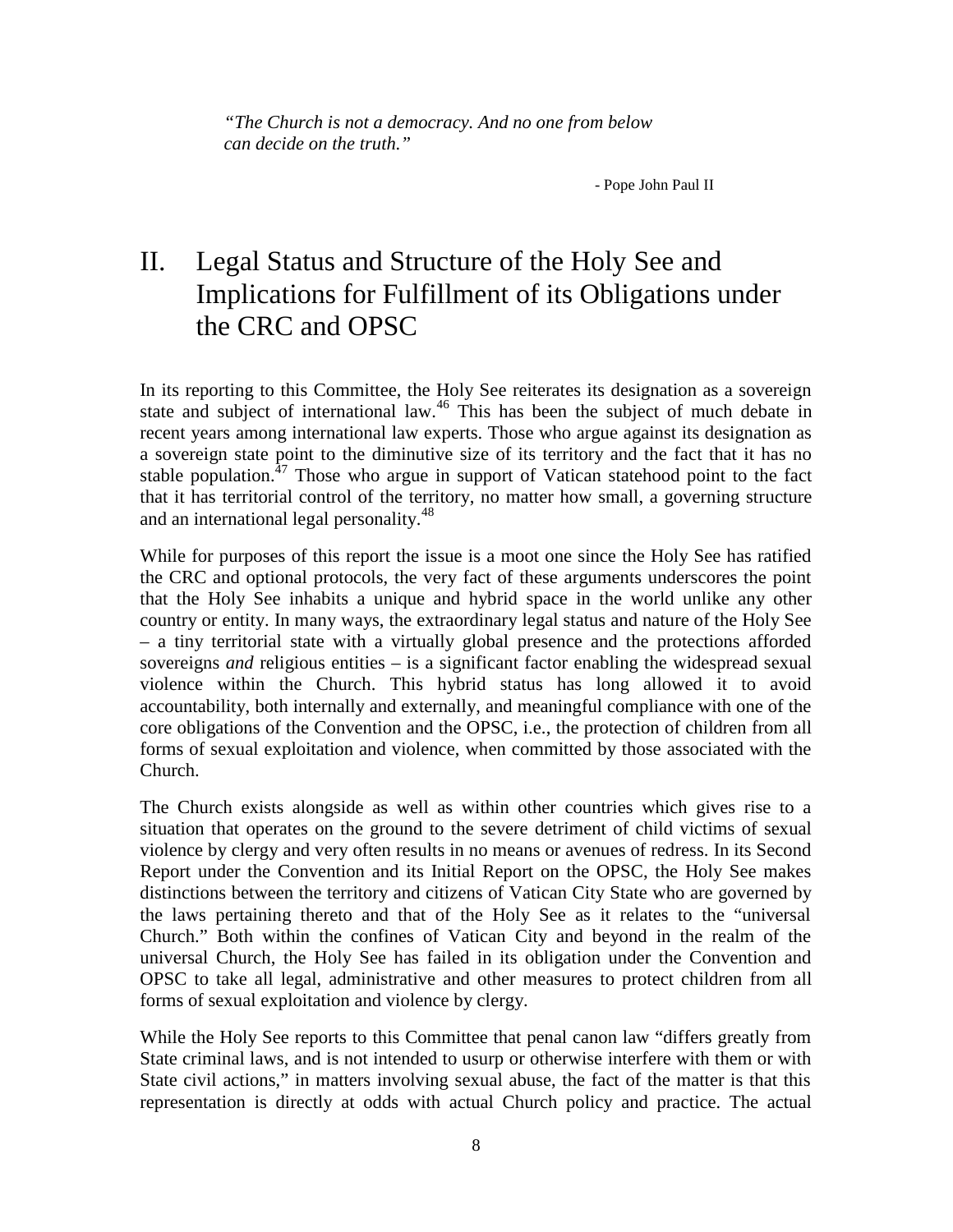practice is that the Holy See will use the fact of its statehood and associated immunities to shield against efforts to hold it and its high-ranking officials accountable in national courts for their role in forming and implementing policies and practices that have enabled and facilitated acts of rape and sexual violence. $49$  By the same token, Church authorities will use the fact of the Church's status as a religious entity to shield it from civil suits on the grounds that any inquiry by national courts into the church's handling of abuse cases constitutes an interference with religion. In one recent case in the United States, an appellate court agreed with Church authorities and the United States Supreme Court let the decision stand, ending any hope of redress for the victim in that case.<sup>50</sup>

In addition, church authorities have fought efforts to reform statutes of limitations with respect to cases of child rape and sexual violence which would allow victims to seek redress once they are finally able and willing to come forward, which for most victims is late in life. In the United States for example, the United States Conference of Catholic Bishops has worked through its state-level counterparts to oppose legislative efforts at reforming statutes of limitation for childhood sexual abuse.<sup>51</sup> This is particularly troubling and problematic in light of the fact that rape and other forms of sexual violence constitute torture and, when committed on a widespread or systematic basis, crimes against humanity for which there should be no statute of limitations under international law. When Church authorities have taken these steps to block efforts by victims seeking redress, the primary consideration is not the best interest of the child.

At the same time that church authorities have fought to block efforts by victims at accountability and redress in national systems, its own internal policies and procedures provide no real protection or remedy for victims of sexual violence. The Holy See acknowledges in its Second Report under the Convention that "the penal sanctions in the Church are medicinal penalties or censures" or "expiatory penalties" such as loss of the clerical state, loss of office, or order to reside.<sup>52</sup> It is the Vatican, not local bishops, that controls the decision as to whether offending clergy should be laicized, or defrocked, or subject to other canonical sanctions short of laicization.

Moreover, the process of reaching that decision can take many years while the priest or religious has often been allowed to serve in the community and potentially do harm to others, with the penalties amounting only to penance or laicization. Historically, the canonical proceedings identified by the Holy See in its Second Report under the CRC have worked against the interests of victims. Some investigators have concluded that Church authorities have intentionally prolonged internal investigations so as to outlast the statute of limitations period for offenses in the civil systems. *Crimen Sollicitationis,* a key document that exemplified the Vatican's procedure for dealing with sexual abuse allegations until the implementation of new norms, required all actors involved, including victims, their family members and witnesses, to maintain secrecy at the risk of excommunication.<sup>53</sup> This stands in stark contrast to the penalty for an accused if found guilty in the canonical process of having committed the actual rape or sexual violence as the possible repercussions do not include excommunication. In addition, even now, victims have no established rights to information during the proceedings, or means of asserting themselves in the process, which is also lacking in transparency and any form of accountability.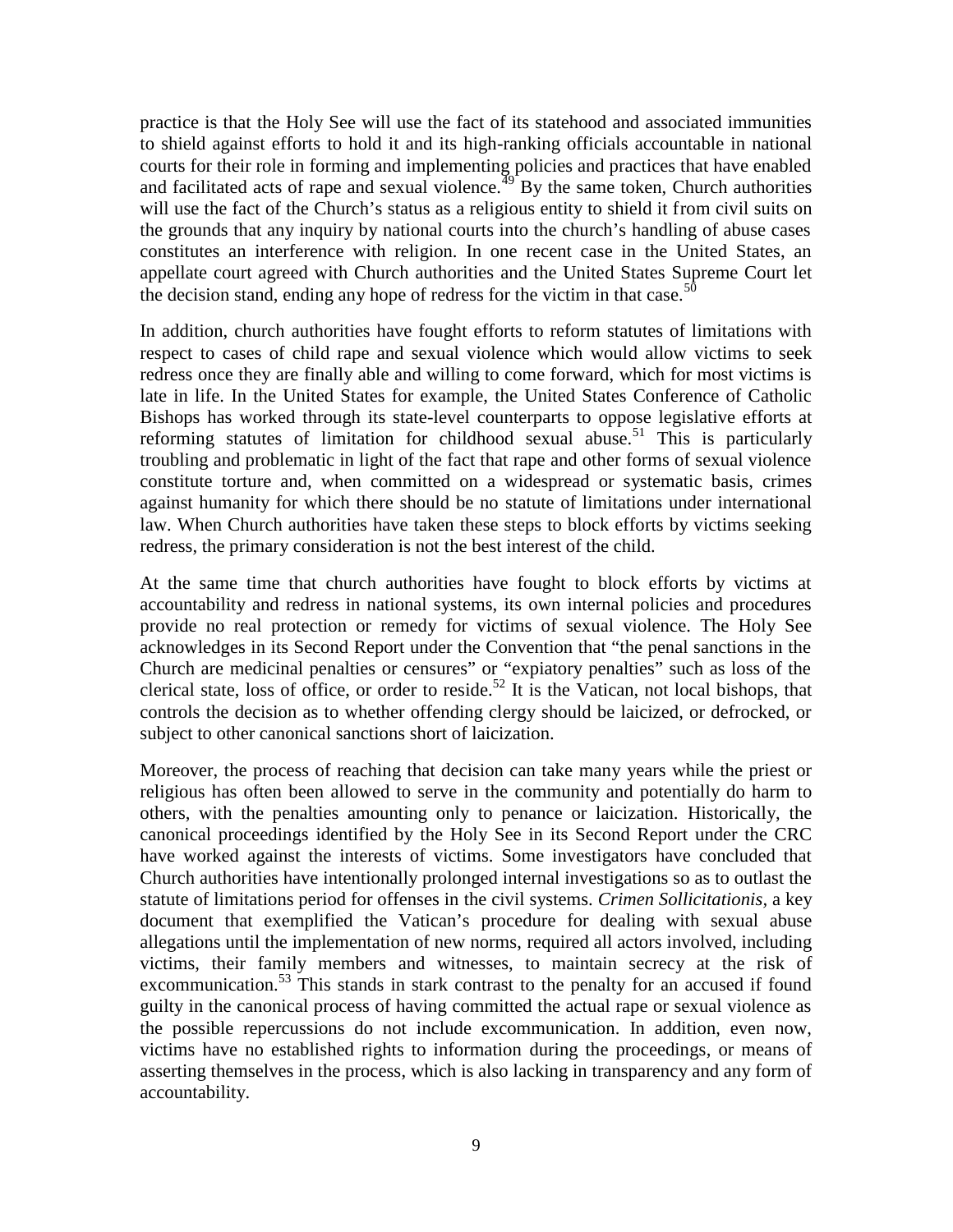Thus, *the entire "State" apparatus of the Church's long and winding canonical and institutional response to cases of child rape amounts in the end to a personnel policy*, i.e., the determination of whether someone found guilty of raping or sexually assaulting a child should be fired from the vocation or otherwise subject to discipline short of being fired. What is more striking is that in numerous cases of admitted violations the Vatican has refused to do even this.<sup>5</sup>

#### *Privileging Canon Law and Procedures and Lack of Cooperation with Civil Authorities*

The Holy See is described as an absolute monarchy with all authority leading to and residing in the Pope in Rome who, according to canon law, has "supreme full, immediate and universal ordinary power" and can "always freely exercise this power."<sup>55</sup> This is important to understanding how policies and practices are expressed through those at the center of power at the Vatican. In one striking expression of the Church's unwritten policy privileging its canonical law and process and encouraging a lack of reporting to and cooperation with civil authorities, Pope John Paul II in 2001 authorized Cardinal Darío Castrillón Hoyos to send a letter to a French bishop to congratulate him for refusing to report to the French authorities a priest who had repeatedly raped one boy and sexually assaulted nine others, despite the fact that the priest had admitted his guilt to the bishop. The bishop, Pierre Pican, was sentenced by a French court to a suspended three month sentence for failing to report the assaults while the priest was sentenced to 18 years in prison. In the letter, Castrillón Hoyos, who was serving as Prefect for the Congregation for the Clergy in Rome at the time, writes that he was "delighted to have a fellow member of the episcopate who, in the eyes of history and of other bishops, would prefer to go to prison rather than denounce his priest-son." Moreover, Castrillón Hoyos informed Pican that he would use him as example for other bishops to follow when he wrote: "This Congregation, in order to encourage brothers in the episcopate in this delicate matter, will forward a copy of this letter to all the conferences of bishops."<sup>56</sup>

Similarly in 2002, Cardinal Tarcisio Bertone, who now serves as Vatican Secretary of State, countered those who argued that mandatory reporting of sexual violence to state authorities should be required and asserted that civil society should respect to the "professional secrecy" of priests even beyond the "seal of the confessional":

> In my opinion, *the demand that a bishop be obligated to contact the police in order to denounce a priest who has admitted the offense of pedophilia is unfounded*. Naturally civil society has the obligation to defend its citizens. But it must also respect the "professional secrecy" of priests, as it respects the professional secrecy of other categories, a respect that cannot be reduced simply to the inviolable seal of the confessional. If a priest cannot confide in his bishop for fear of being denounced, then it would mean that there is no more liberty of conscience.<sup>57</sup> (emphasis added)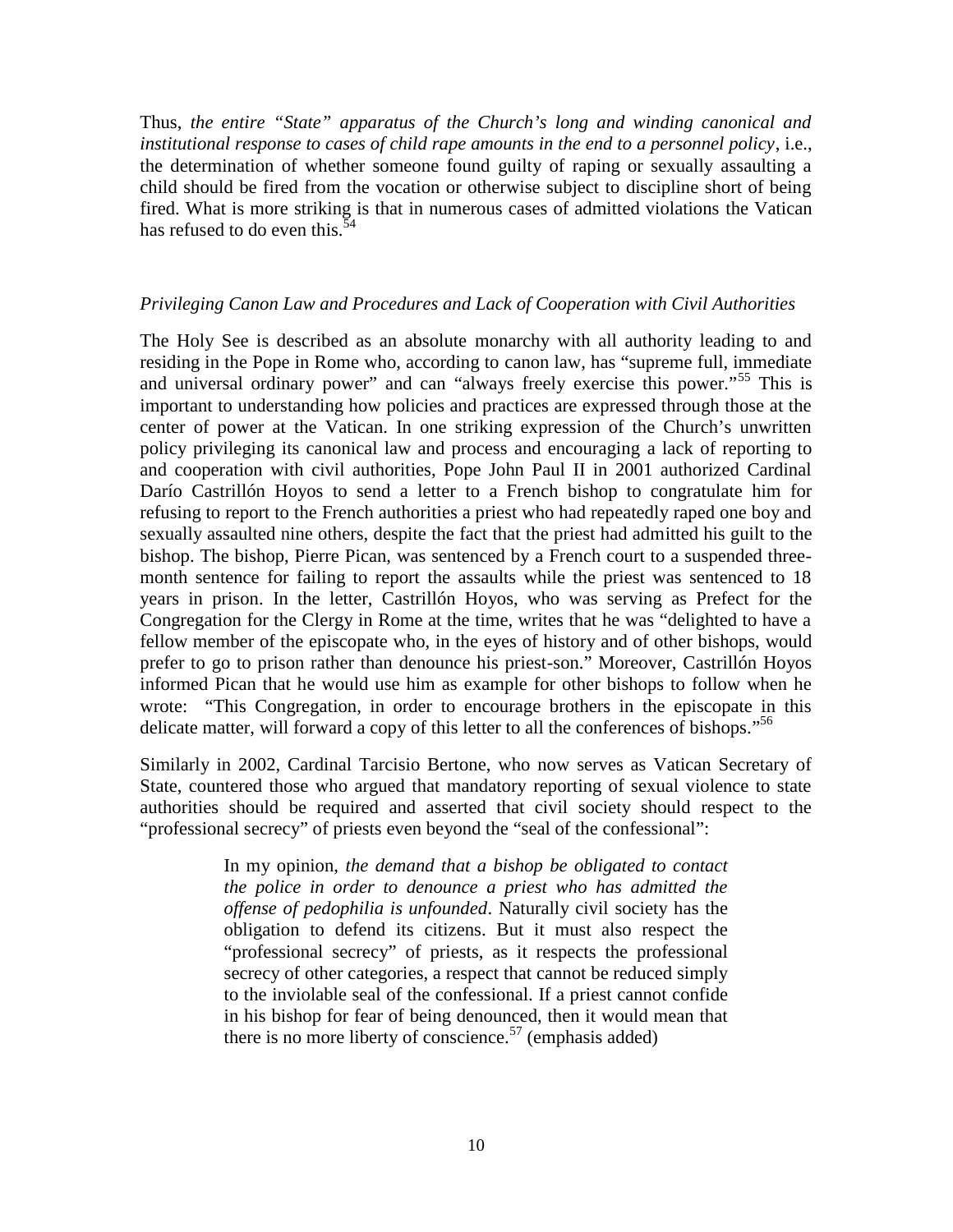More recently, when asked whether the Church could be trusted to police itself or an independent body was needed to look into issues of sexual abuse, a Vatican official defended the Church's procedures:

> The Roman Catholic Church has a process for dealing with such cases. It is thorough. It is just and it is final…. [the cardinal] will meet the justice as he needs, as will the church, and as will the perpetrators and also those who have been victimized.<sup>58</sup>

As a result of the work of victims and survivors of sexual violence in coming forward and speaking out, often at considerable personal risk, there are now numerous examples around the world where it is clear that bishops have followed this policy as expressed by two men at the center of gravity of power in Rome. One recent example which has come to light is that of Cardinal Roger Mahony of the Los Angeles Archdiocese. In January 2013, tens of thousands of pages of documents were released pursuant to a settlement reached with hundreds of victims.<sup>59</sup> The documents showed that Mahony and other church leaders worked to shield offending priests rather than risk having them reported to authorities. In particular, the documents show that Mahony and his top aide worked to keep priests from seeing therapists who would have been obliged under California law to alert police to suspected child abuse.<sup>60</sup> They also sent others out of state to avoid criminal investigations and civil suits.<sup>61</sup> The documents also show that while Mahony often took steps to conceal crimes and protect offending priests, there were also times when he attempted for years to get the Vatican to remove offenders from the priesthood and encountered resistance.  $\frac{62}{2}$  It should be noted that Mahony was only working within the Vatican's shadow process in doing so – he was still not reporting the matter to civil authorities or otherwise alerting others to the dangers posed by offending priests.

It is important to note that no cardinal or bishop has ever been laicized or defrocked by the Church for concealing rape and sexual violence, protecting offending priests or failing to report and cooperate with civil authorities in the investigation and prosecution of these types of cases. In fact, it appears that more often the opposite has occurred. In the examples listed below, which fall during the time-period that the Holy See has been a Party to the CRC and which coincide with the reporting period, it is significant that there is no indication that any of these men ever came under scrutiny by the Vatican despite multiple sources of evidence showing that they worked to cover-up and conceal sexual violence, and shifted offending priests:

*Cardinal William Levada*. William Levada retired in 2012 as Cardinal Joseph Ratzinger's successor to the Congregation for the Doctrine of the Faith (CDF), a post to which he was appointed in 2005 following Ratzinger's election as Pope (Pope Benedict XVI). Prior to that he served as Archbishop of San Francisco from 1995-2005 and before that as Archbishop of the Portland, Oregon from 1986-1995. Before Portland, he worked closely with Cardinal Ratzinger in Rome where he served as secretary of the CDF and was considered by some to be a protégé of Ratzinger.

When he was Archbishop of San Francisco, the archdiocese was sued by a whistleblower priest for retaliation and defamation after the priest reported a fellow priest to the authorities when he suspected he was sexually assaulting altar boys. $^{63}$  The whistleblower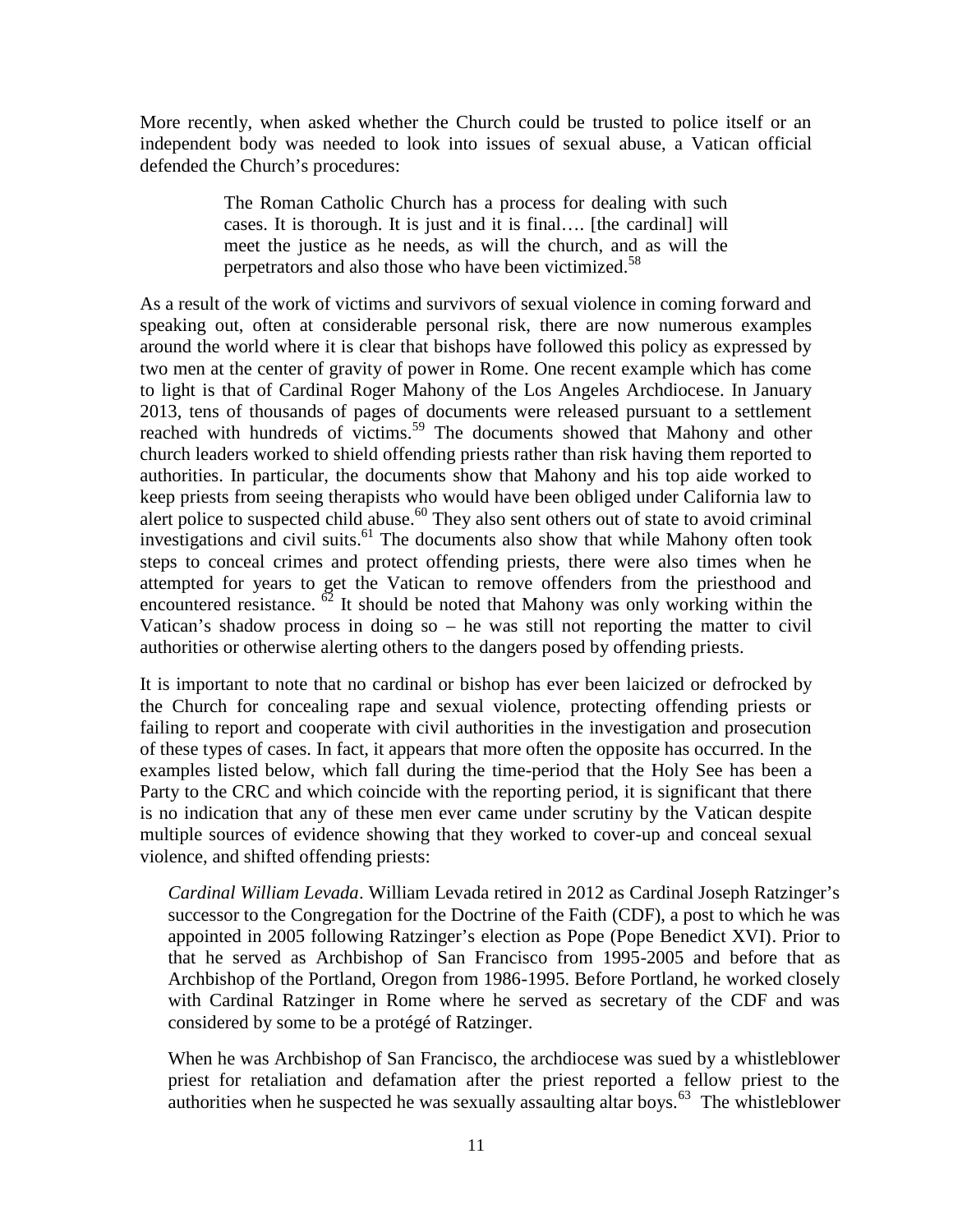priest, Father John Conley, sued the archdiocese after he was accused by church leadership of being unstable and negligent and placed on administrative leave. The suspected priest later admitted to sexual involvement with altar boys and was ushered into retirement.<sup>64</sup> Eventually, the archdiocese, under Levada, entered into a settlement with one of the altar boys who had sued. The archdiocese then also entered into a settlement with Father Conley, a lawyer and former federal prosecutor himself, in the defamation case in which the Archdiocese pre-funded his retirement.<sup>65</sup>

In 2004, a founding member of the Independent Review Board which was formed to monitor the handling of allegations of sexual abuse by priests in the San Francisco archdiocese resigned in protest when he accused Levada of blocking the release of the panel's findings on sexual abuse allegations involving 40 priests.<sup>66</sup> Levada has also been severely criticized for his handling of abuse allegations when he was serving as Archbishop in Portland.<sup>67</sup> Despite the accusations of impropriety, Levada was appointed by Pope Benedict XVI to be his successor in overseeing all sexual abuse allegations at the Congregation for the Doctrine in 2005.

Because of his role as prefect for the CDF, where he was responsible for implementing and overseeing church policy on these matters, Levada has been named in the complaint brought by the submitting organizations to the ICC. The case of one of the complainants, Megan Peterson, who was 14 years old at the time she was raped and sexually assaulted by her priest, made its way to Levada's attention while he was serving in that capacity. Despite being aware of reports of abuse by more than one victim, there is no evidence that Levada took any steps to discipline or remove the priest or assist in his extradition to the United States.<sup>68</sup>

*Cardinal Justin Rigali.* Rigali served as Archbishop of Philadelphia from 2003-2011 and before that as Archbishop of St. Louis from 1994-2003. Rigali's tenure at the head of the Philadelphia Archdiocese coincided with a period in which revelations of past crimes against children were brought forward and on-going acts that placed children in jeopardy of sexual assault and exploitation were revealed. Philadelphia grand jury investigations yielded three scathing reports over nearly ten years finding evidence of cover-up and priest-shifting.<sup>69</sup> In fact, years after a so-called zero-tolerance policy was in place in the U.S., the grand jury reported that in 2011 there were 37 credibly accused priests still openly serving in the archdiocese.<sup>70</sup> What was more shocking to many is that the archdiocese had been declared to be in good working order by a review board tasked with ensuring compliance with the zero tolerance policy.

In particular, the Grand Jury noted:

Most disheartening to the grand jury was what we learned about the current practice toward accused abusers in the Philadelphia Archdiocese. We would have assumed, by the year 2011, after all the revelations both here and around the world, that the church would not risk its youth by leaving them in the presence of priests subject to substantial evidence of abuse. That is not the case. In fact, we discovered that there have been at least 37 such priests who have been kept in assignments that expose them to children.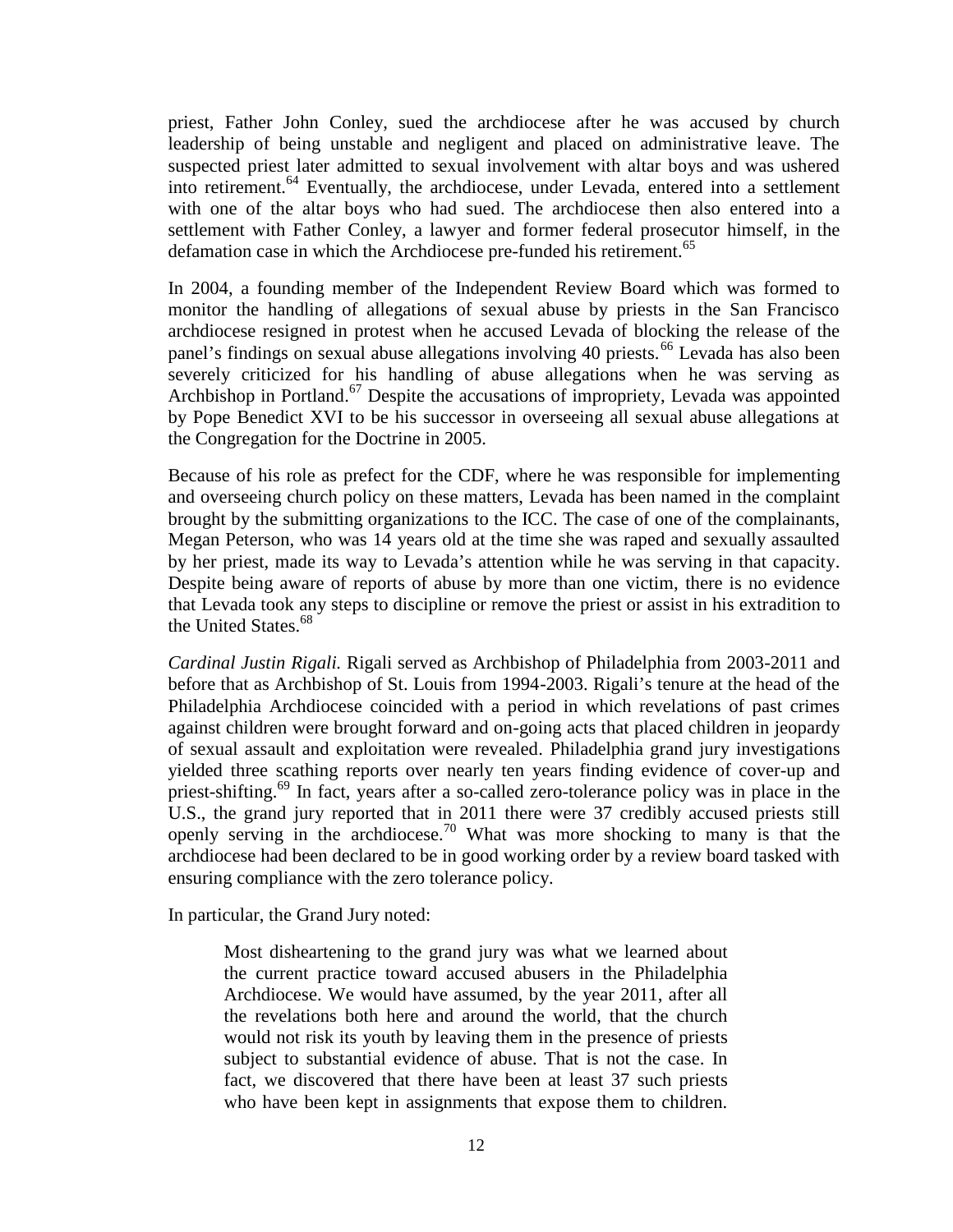Ten of these priests have been in place since before 2005 – over six years ago. $^{71}$ 

The Grand Jury further reported that despite the zero-tolerance policy, the Archdiocese,

…continues to engage in practices that mislead victims, that violate their trust, that hinder prosecution of their abusers and that leave large numbers of credibly accused priests in ministry... [t]he procedures implemented by the Archdiocese to help victims are in fact designed to help the abusers, and the Archdiocese itself.<sup>72</sup>

*Cardinal Bernard Law.* Retired Cardinal Law became widely known when he resigned under public pressure as Archbishop of Boston in 2002 after the extent of his role in the cover-up of sexual violence by priests was unearthed by the Boston Globe.<sup>73</sup> The Massachusetts Attorney General launched an 18-month investigation which revealed that *250 priests and church workers stood accused of acts of rape and sexual assault of children and that the mistreatment was "so massive and so prolonged that it borders on the unbelievable."<sup>74</sup>* (emphasis added) The report issued by the Attorney General further noted that "For decades, Cardinals, Bishops and others in positions of authority within the Archdiocese chose to protect the image and reputation of their institution rather than the safety and well-being of children." Law, in particular, was singled out in the Attorney General's report: "Law had direct knowledge of the scope, duration and severity of the crisis experienced by children in the Archdiocese; he participated directly in crucial decisions concerning the assignment of abusive priests, decisions that typically increased the risk to  $children$ <sup>"75</sup>

Subsequent to his resignation as archbishop in Boston, Law relocated to Rome and in 2004 was appointed Archpriest of the Basiclica di Santa Maria Maggiore, a coveted position. He retired from that post in November 2011.

*Cardinal Sean Brady, Ireland*. Brady was elevated by Pope Benedict XVI to cardinal in 2007. Before that he had been serving as Archbishop of Armagh and Primate of All Ireland since 1994. There have been repeated calls for his resignation due to his role in covering up sexual violence by priests, in particular once it became widely known that he participated in an internal canonical inquiry into cases of rape and sexual abuse committed by Father Brendan Smyth in 1975.<sup>76</sup> All participants in the proceeding were sworn to maintain confidentiality of the tribunal and Brady never reported the incidents to police or parents of those who had been abused. Smyth went on to commit other acts of sexual abuse against dozens of children before finally being investigated and prosecuted in 1994.

*Cardinal Godfried Danneels, Belgium*. Danneels served as Archbishop of Mechelen- Brussels in Belgium from 1979-2010. In 1998, a Belgian court found that the church failed to protect victims of an offending priest. When he testified in court, Danneels denied that he had known of the abuse. Subsequent to his retirement, Danneels was surreptitiously recorded advising a victim of sexual abuse to delay a public statement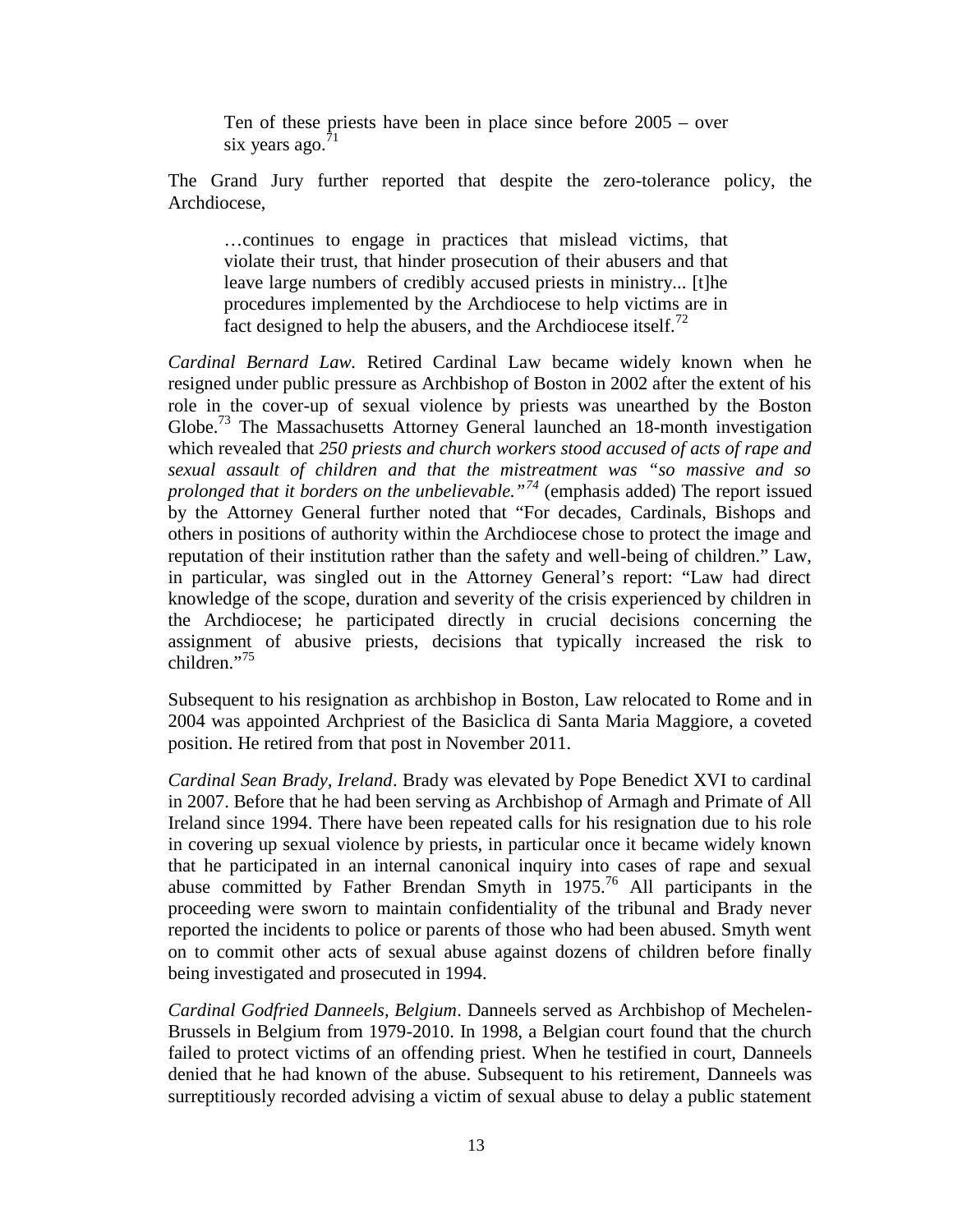until after the offending priest had retired.<sup>77</sup> It was later learned that another priest attempted to notify Danneels about the offending priest as early as 1996 but Danneels had not heeded the warning.<sup>78</sup> A series of revelations in Belgium about the scale and the scope of sexual violence involving clergy prompted Catholic church officials to set up a commission of inquiry into cases of sexual assault in the church from the 1960-1970's, with a primary goal of addressing older cases for which there could be no legal recourse due to the statute of limitations. The report set out evidence gathered by the Commission on 476 cases and found that at least 13 people were believed to have committed suicide as a result of the sexual assault by clerics and that six others had attempted suicide as a result. The report further noted that "many consider there to be an organized system of concealment."<sup>79</sup>

*Cardinal Anthony Bevilaqua***.** During the course of criminal proceedings in Philadelphia, Pennsylvania in the U.S., evidence was uncovered in February 2012 that revealed that that Cardinal Anthony Bevilaqua ordered his subordinates to destroy a list of thirty-five priests credibly accused of sexual violence.<sup>80</sup> The order was recorded in a hand-written note made by the person who was ordered to destroy all existing copies of the document, Monsignor James Malloy, and was witnessed by Rev. Joseph Cistone.). Malloy secretly stored the memo of a meeting and the shredding of the document in a safe which was not opened until after his death in 2006 when archdiocesan officials hired a locksmith to open it and found the letter. Malloy, the priest who destroyed the list on Bevilaqua's orders, died in 2006 but prior to his death expressed his reasons for documenting the destruction of the evidence:

I couldn't be sure that I could trust my superiors to do the right thing.I wanted my memos to be there if the archdiocese's decisions were eventually put on the judicial scales. This way, anyone could come along in the future and say, this was right or this wrong. But they could never say it wasn't all written down.<sup>81</sup>

Bevilaqua appeared at least ten times before the grand jury and each time denied knowing the details or playing a significant role in the handling of allegations of sexual violence by priests, even testifying at one point that he "saw no evidence at any time that we did any cover-up."<sup>82</sup> In the first grand jury report, the jurors noted that Bevilaqua had publicly declared in 2002 that he had a "zero tolerance" policy and never transferred any priest who had abused a child to another assignment where he would have access to children. That grand jury found otherwise:

We find that despite those identified risks, these Archdiocesan managers continued and/or established policies that made the protection of the Church from "scandal" more important than the protection of children from sexual predators. These policies were followed, even at the cost of giving priests who had not only been accused of, but in many cases admitted to, sexually assaulting children, access to untold thousands of additional innocent children. We find that Archdiocesan managers as a whole acted not to prevent the sexual abuse of children by priests but to prevent the discovery that such abuse had occurred.<sup>83</sup>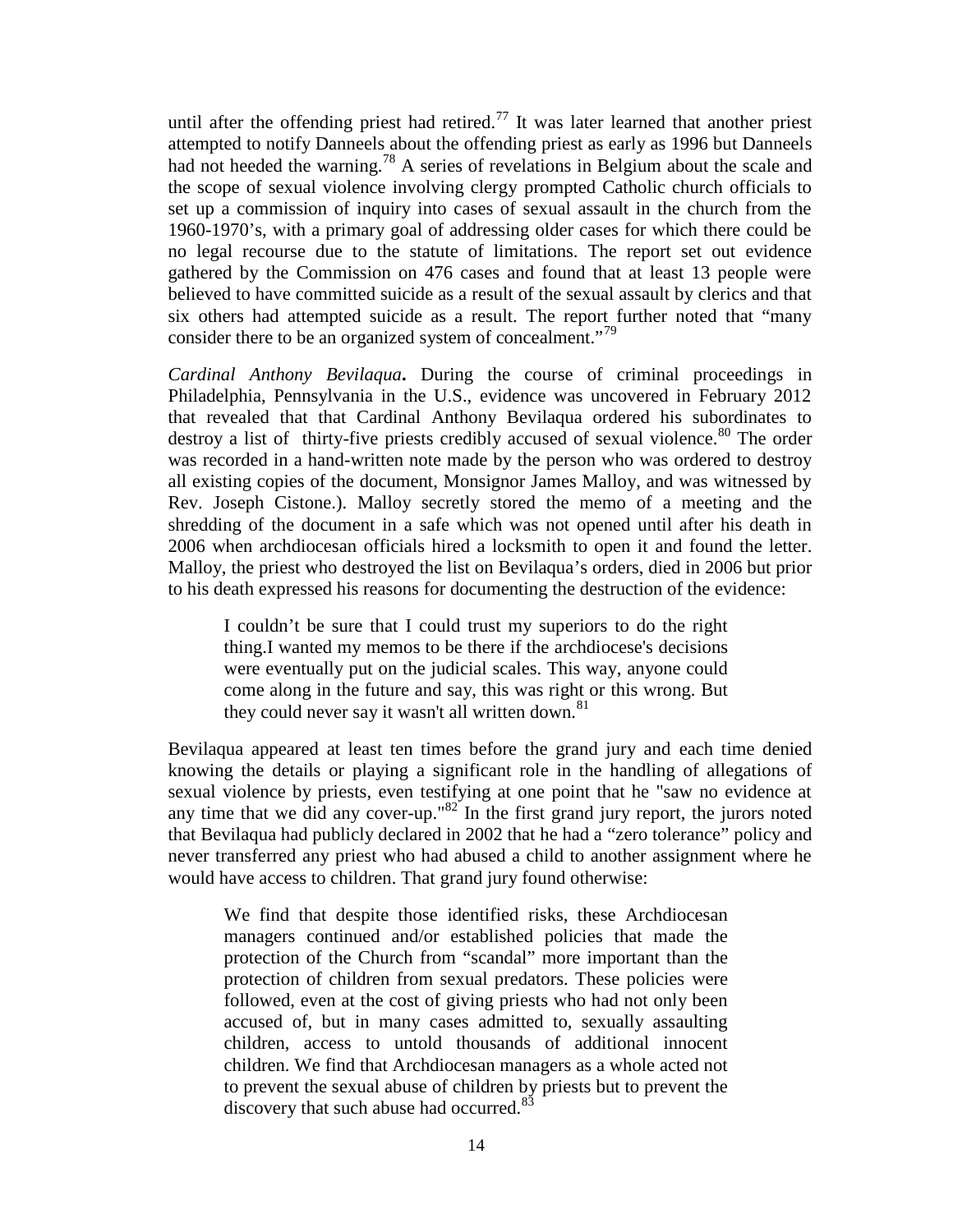The first Grand Jury observed that "*the human toll of the Archdiocesan policies is staggering. Children suffered the horror of being sexually assaulted by priests" and "were then victimized a second time by an Archdiocesan administration that in many cases ignored, minimized or attempted to conceal their abuse*." <sup>84</sup> The second Grand Jury documented additional evidence of priest-shifting and noted that the archdiocese's own records showed that one abusive priest was transferred so many times "they were running of places to send him where he would not already be known" and that Bevilaqua engaged in a practice of reciprocity with other bishops known as "bishops helping bishops where he agreed to harbor accused priests in his diocese.<sup>85</sup> Bevilaqua died in January 2012, without ever undergoing scrutiny or any kind of rebuke from the Vatican on account of the overwhelming evidence that he covered up sexual abuse and exposed others to risk.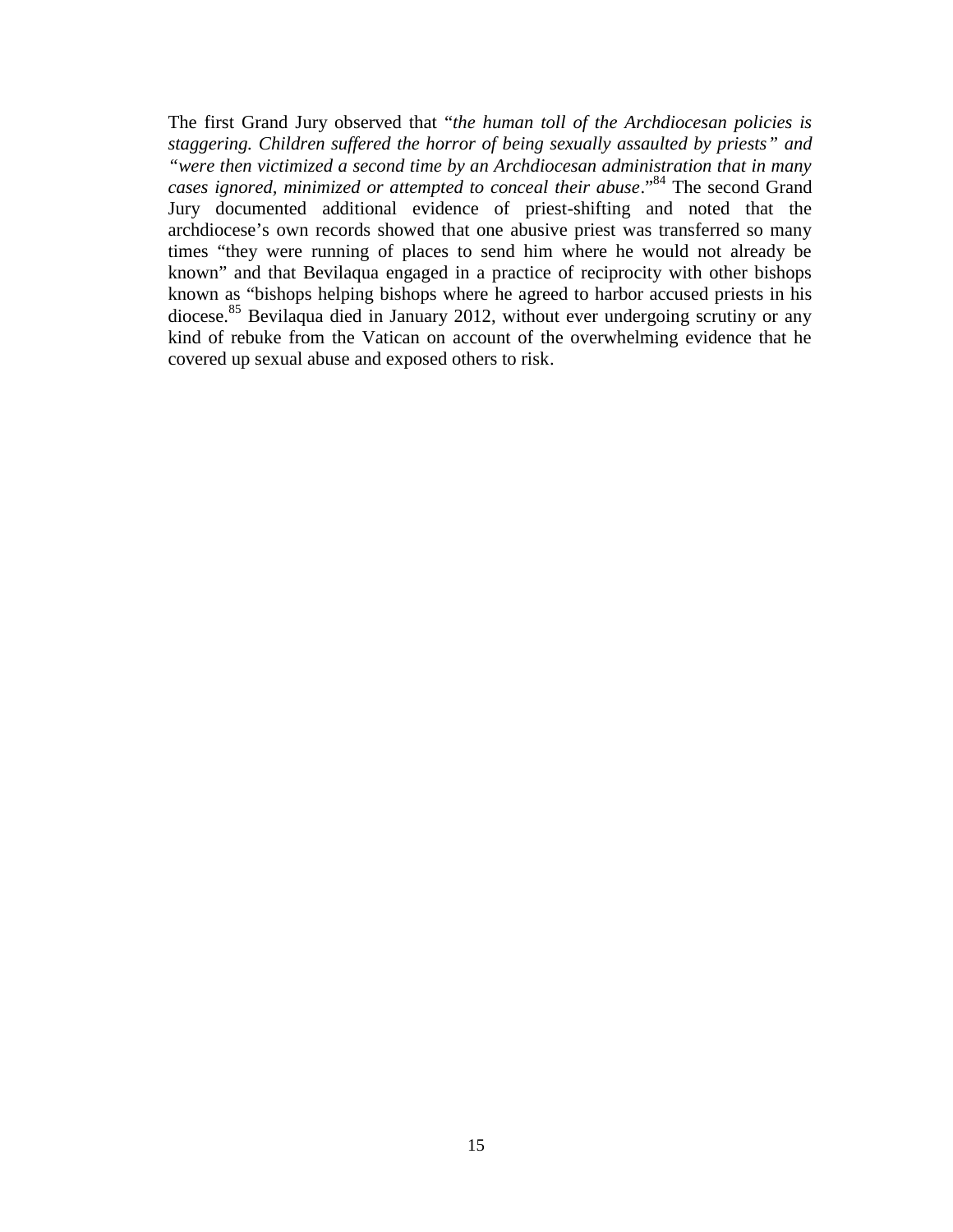*"These are simply not the actions of an institution that is serious about ending sexual abuse of its children. There is no other conclusion."*

> - Philadelphia Grand Jury February 2011

## III. Specific Areas of Concern Regarding Holy See's Failure to Fulfill Obligations Under CRC

The activities reported by the Holy See to have been taken to address the problem of sexual violence by clergy at the local level<sup>86</sup> have instead served to mask and make it more difficult to discern the same underlying policies and practices that facilitate and enable sexual violence rather than prevent it. But the fact that these policies and practices still exist has been shown through the work of Grand Juries in the U.S. which have had the opportunity to investigate the actions and conduct of higher church officials several years after the so-called zero-tolerance policy went into effect, as well as in Ireland several years after reforms undertaken there.

In its Second Report under the Convention, the Holy See points to the Essential Norms adopted by a mixed commission of U.S. Bishops and Vatican hierarchy as a step taken to combat sexual abuse, also often referred to the "Zero Tolerance" policy.  $87$  It fails to mention, however, that the Holy See was responsible for watering down that policy when it vetoed the requirement that all suspected child sexual abuse be mandatorily reported to civil authorities as the conference of U.S. bishops had initially desired. The original June 2002 version of the norms would have required mandatory reporting to public authorities of any allegation of sexual abuse. Norm 10 of that documented stated: "The diocese/eparchy will report to the public authorities any allegation (unless canonically privileged) of sexual abuse of a person who is currently a minor."<sup>88</sup>

In October 2002, the Vatican dispatched a letter to the U.S. Conference of Catholic Bishops (USCCB) wherein it foreshadowed that the mandatory reporting would not stand:

> [T]he application of the policies adopted at the Plenary Assembly in Dallas can be the source of confusion and ambiguity, because the 'Norms' and 'Charter' contain provisions which in some aspects are difficult to reconcile with the universal law of the Church. … Questions ... remain concerning the concrete manner in which the procedures outlined in the 'Norms' and 'Charter' are to be applied in conjunction with the requirements of the Code of Canon Law and the *Motu proprio Sacramentorum sanctitatis tutela* (AAS 93, 2001, p. 787).<sup>89</sup>

A mixed Commission, comprised of high-level Vatican officials and members of the USCCB, was convened in Rome in late 2002 to "reconcile" the June Charter and Norms with canon law. At this point, the Vatican deleted the mandatory reporting requirement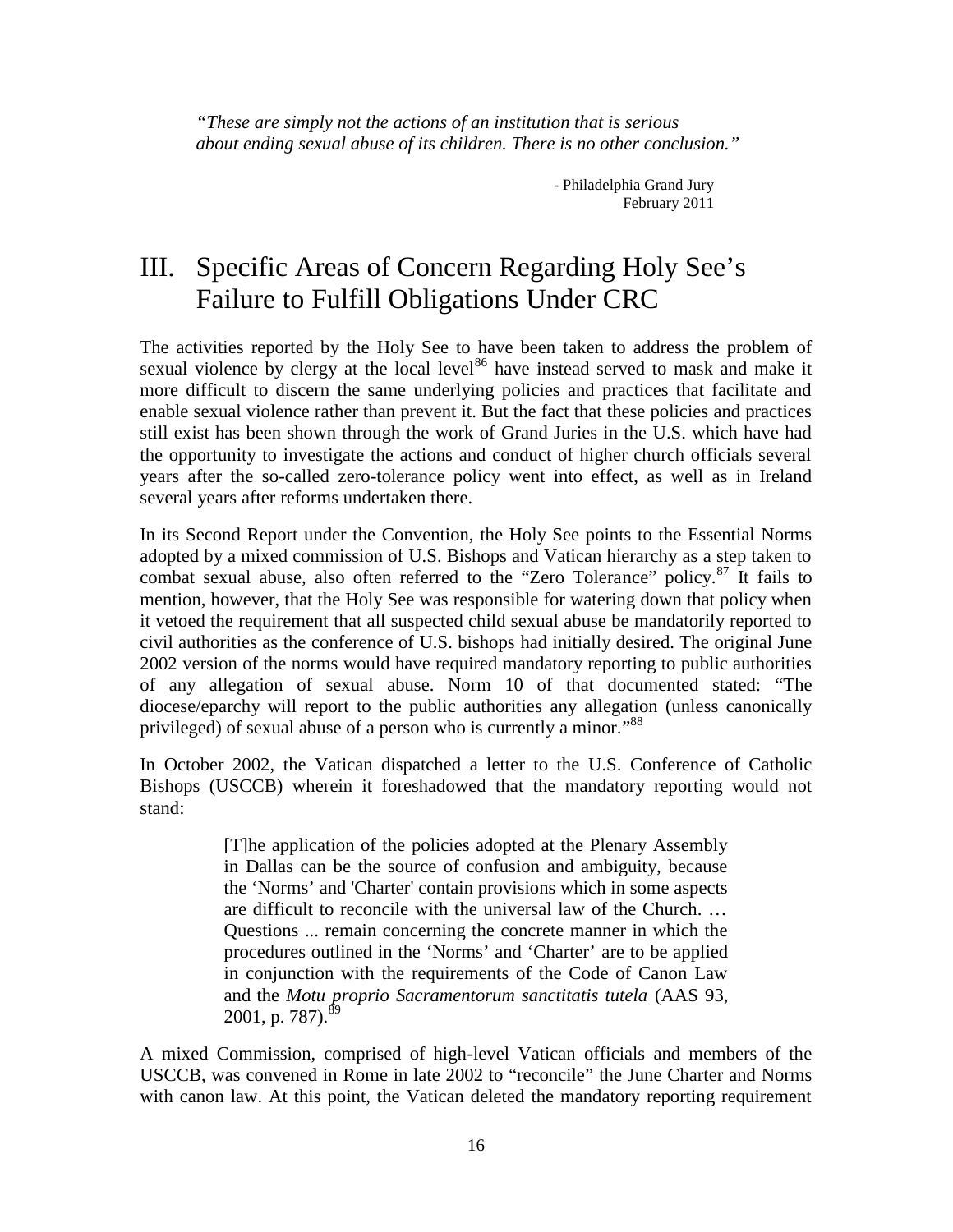from the original norms and replaced it with the watered down Norm 11, which simply requires compliance "with applicable civil laws with respect to the reporting of allegations of sexual abuse of minors to civil authorities."<sup>90</sup> This is the Norm which is still in effect today in the U.S.

This is significant for a number of reasons. First, the Vatican's resistance to mandatory reporting by diocesan officials in the U.S. is consistent with its practice of attempting to invalidate mandatory reporting voluntarily adopted by bishops elsewhere. For example, in its Second Report under the Convention, the Holy See also points to the principles adopted by the Irish Catholic Bishops' Conference in the 2008 Safeguarding and Guidance Document without any mention of the level of involvement of and pressure brought to bear by Irish civil society and government actors after four separate commissions of inquiry into widespread and systemic abuses by clergy.<sup>91</sup> The Holy See also fails to mention that it urged Irish bishops not to comply with any mandatory reporting requirements in the original Framework Document developed by bishops as early as 1996. *In fact, a 1997 letter from the Vatican, channeled through the Vatican's embassy to Ireland, put the bishops on notice that the "mandatory reporting" required by the Framework Document "gives rise to serious reservations of both a moral and a canonical nature" and appeared "contrary to the canonical discipline*." <sup>92</sup> The letter further put the bishops on notice that "[*i]f such procedures were to be followed by the Bishops and there were cases of eventual hierarchical recourse lodged at the Holy See, the results could be highly embarrassing and detrimental to those same Diocesan authorities*."<sup>93</sup> These actions, taken during the reporting period, make it clear that the Holy See placed its own interests above the interests of the child.

Secondly, high-ranking officials in U.S. dioceses are still failing to report despite the existence of so-called reforms. In a report issued in February 2011, a third Grand Jury was convened to look at cases of rape and sexual violence in the archdiocese of Philadelphia, found that the same policies and practices of cover-up, priest-shifting and victim-blaming were still happening despite the USCCB's zero tolerance policy.<sup>94</sup> The Philadelphia archdiocese, which had been certified by an independent review board as functioning properly and in accordance with the model policy adopted by the bishops and approved by the Vatican in 2002, was shown to have 37 credibly accused priests still freely serving in ministry with access to congregants.<sup>95</sup> In particular, as noted above with respect to the role of Cardinal Rigali in overseeing the Philadelphia Archdiocese in recent years, the report stated: "*We would have assumed, by the year 2011, after all the revelations both here and around the world, that the church would not risk its youth by leaving them in the presence of priests subject to substantial evidence of abuse. That is not the case.*" <sup>96</sup> In fact, the Grand Jury concluded that the "*procedures implemented by the Archdiocese to help victims are in fact designed to help the abusers, and the Archdiocese itself*." 97

Finally, the grand jurors also noted problems with the way that the Archdiocese's independent review board, a mechanism also mandated by the 2002 reforms, has functioned in these cases and found that when it has taken action, "the results have often been even worse than no decision at all.<sup>"98</sup> The jurors concluded that even with the socalled reforms in place, such as the review board, "[t]*hese are simply not the actions of*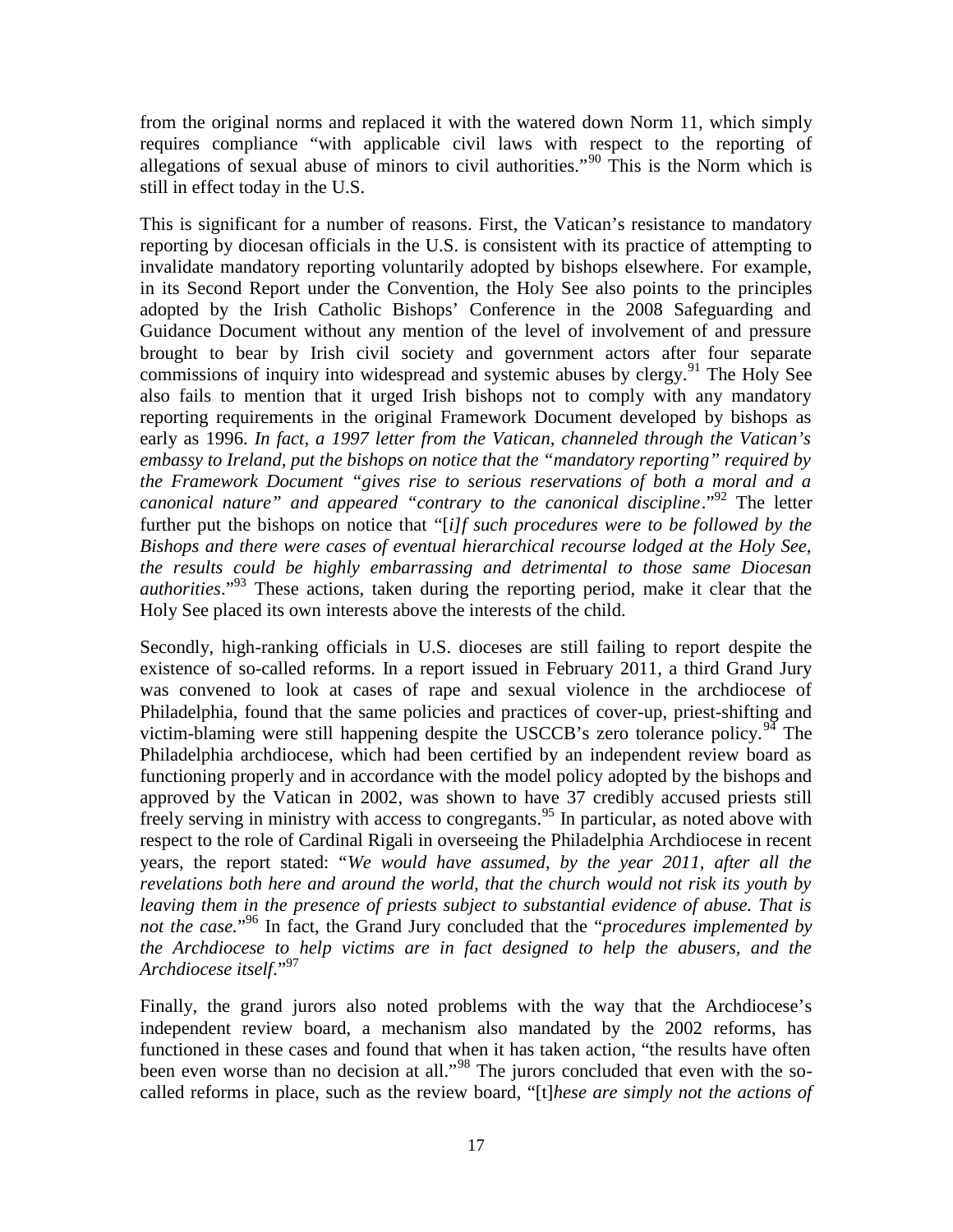*an institution that is serious about ending sexual abuse of its children. There is no other conclusion*." 99

Similarly, in February 2011, fourteen district attorneys in the United States whose counties are encompassed by the Albany diocese found it necessary to join efforts and strongly communicate their concerns about the diocese's handling of sexual abuse allegations – again years after "reforms" had been implemented.<sup>100</sup> In fact, this was the second time in ten years that the district attorneys of those counties have jointly raised concerns about these matters with the diocese. In 2002, the district attorneys issued recommendations with which the diocese agreed to comply. In the 29 February 2012 letter, the prosecutors disagreed with the diocesan counsel's claim that the diocese was fully in compliance with the 2002 recommendations made by prosecutors. The prosecutors also faulted the diocese for failing to "promptly" report "all" allegations to the appropriate district attorneys' office. The D.A.s' letter was issued soon after a notable trial last year of a priest who had worked in the Albany diocese and against whom complaints were made to diocesan officials in 2000 and 2008. The diocese never reported the allegations to appropriate authorities. When one of the now-adult victims learned that the priest was still working at a church affiliated with a school, he contacted the appropriate district attorney and recounted years of abuse by the priest. While the New York statute of limitations barred any charges against the priest, Massachusetts authorities were able to prosecute him as the offenses were not time-barred there.

The fourteen prosecutors proposed a new and strongly worded Memorandum of Understanding that requires the diocese to "immediately notify" the appropriate district attorney's office with jurisdiction over the matter and even defines what is meant by "immediate notification," i.e., "the same day or next business day."<sup>101</sup> The memorandum also prohibits the diocese from transferring or re-assigning the accused member of the clergy during the pendency of the state's investigation. The memorandum further prohibits the diocesan officials from investigating the matter themselves, including "screening" of cases for truth or falsity.

Likewise, commissions of inquiry in Ireland have found that many of the same practices have been happening even after reforms. For example, the Cloyne Commission, which released its report in June 2011 and a final chapter in December 2011, also found instances of failure to report, victim-blaming, exposing others to harm by leaving accused priests with access to children and congregants and minimizing the offenses. Indeed, it found that the bishop of the Cloyne diocese intentionally mislead the Irish Minister for Children to believe that "the Framework Document guidelines [the reforms] were fully in place and were being fully complied with."<sup>102</sup>

Finally, while the Holy See reports that "the universal law of the Church has always viewed sexual abuse of a minor by a cleric/religious as one of the most serious offenses that sacred ministers can commit,"<sup>103</sup> sexual violence against a minor by clergy is treated in the same way and carries the same penalties as attempts by clergy to ordain women in the revised procedural norms issued by the Vatican in  $2010$ .<sup>104</sup> Such treatment casts serious doubt as to the validity of the Holy See's representation in this regard and its ability to comprehend and address the full scale and gravity of the harm to children resulting from sexual violence by clergy – or it suggests that the Church views ordination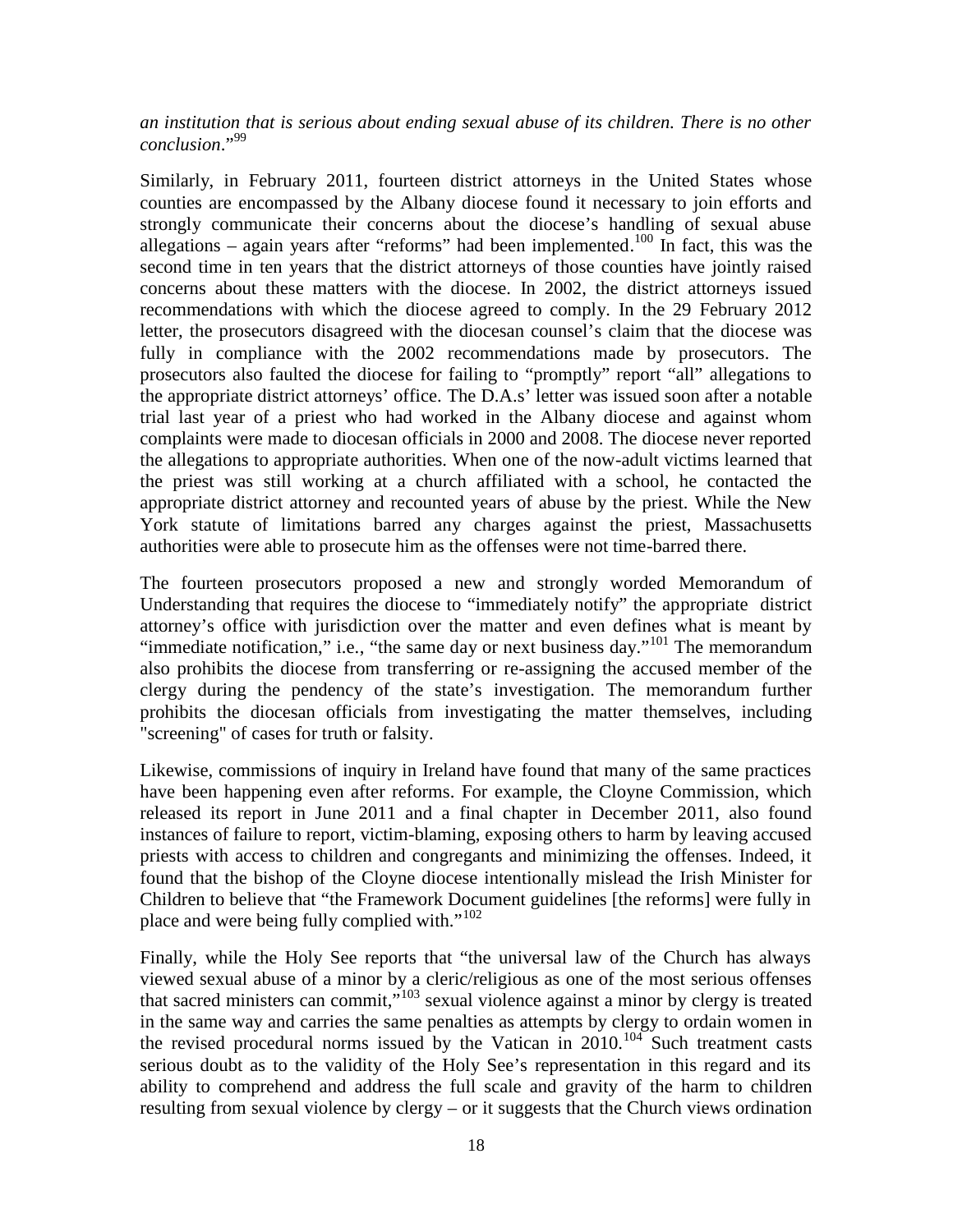of women as a horror equivalent to the rape of a child, which is problematic in a number of respects.

#### *The Holy See's Failures with Regard to Specific Articles of the Convention*

The Holy See has repeatedly failed to honor the paramount principle concerning the best interests of the child set out of the **Articles 3** of the Convention. As noted above, without exception every single commission of inquiry, grand jury, or other independent investigation in every country in which such inquiries have been conducted has concluded that Church authorities were concerned above all else with protecting the Church, church officials and priests to the exclusion of what would have been in the best interests of the children raped and sexually assaulted on the one hand, and those who would be harmed in the future as a result of the Church's decisions.

- 1. In light of the overwhelming evidence of widespread and systemic sexual abuse by its clergy and the equally overwhelming evidence of Church policies and practices that have served to conceal and perpetuate such violence, the Holy See has totally and utterly failed in protecting children from all forms of sexual exploitation and sexual abuse under **Article 34**.
- 2. Likewise, the Holy See has failed in its obligation under **Article 35** to take all appropriate national, bilateral and multilateral measures to prevent the abduction of, the sale of or traffic in children for any purpose or in any form.
- 3. The Holy See has additionally failed to respect, protect and fulfill the inherent right to life of children and to ensure to the maximum extent possible the survival and development of the child under **Article 6** of the Convention. As noted above and as established in a number of inquiries in different countries, many victims of sexual abuse by priests have not survived their experience and have taken their own lives.

Moreover, the Holy See has failed to ensure to proper and healthy development of the child inasmuch as childhood sexual abuse has been to shown to give rise to high incidents of substance abuse, and depression and other mental illness, particularly when reports of sexual abuse are met with the kinds of responses victims have received from the Church.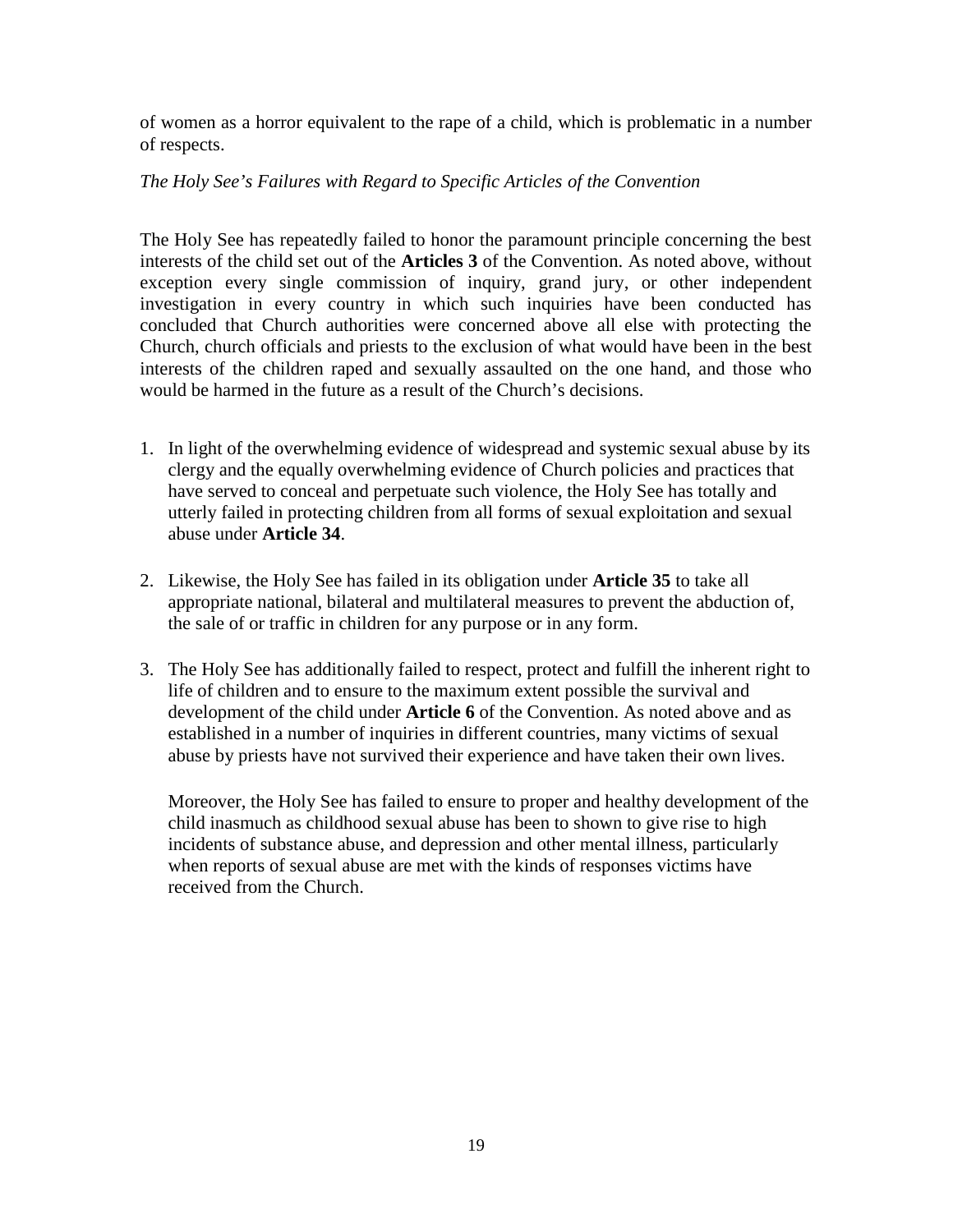*"The sexual exploitation of children is a grave crime against the truth of the human person… Every abuse against their dignity is a crime against humanity and against the future of the human family…."*

> -Final Declaration of the 1992 International Conference on the Sexual Exploitation of Children Through Prostitution and Pornography

## IV. Specific Areas of Concern Regarding Holy See's Failure to Fulfill Its Obligations Under the OPSC

The reports of commissions of inquiry and grand jury investigations in different countries are replete with accounts and references to child pornography. These cases have involved instances where priests were found to be possessing or producing child pornography as well as using pornography to lower a child's inhibitions and entice or coerce them into engaging in sexual behavior.<sup>105</sup> Among the cases appearing in the reports of inquiries are:

- In the Philadelphia Archdiocese, a nun was fired from her position as director of religious education after she complained about the fact that a priest was ministering to children after he had been convicted of receiving child pornography.<sup>106</sup>
- Also in the Philadelphia Archdiocese, Church officials allowed Father Edward DePaoli to work in the church for almost 20 years, despite their knowledge of his continued addiction to child pornography.<sup>107</sup> DePaoli continued to work as a priest until 2002, when he was accused of abusing a 14 year old girl. He was officially removed from the priesthood in 2004.<sup>108</sup> With regard to this case the Philadelphia Grand Jury observed:

If a priest was arrested or convicted and his crimes publicized in the news, more extreme measures were needed to return the abuser to ministry among uninformed parishioners. Thus, when Archbishop Bevilacqua was deciding where to assign Fr. Edward DePaoli after his conviction for possessing child pornography, he wrote: "for the present time it might be more advisable for [Fr. DePaoli] to return to the active ministry in another diocese." The Archbishop explained that *this move would "put a sufficient period between the publicity and reinstatement in the active ministry of the Archdiocese of Philadelphia.*" He arranged for Fr. DePaoli to be assigned to a parish in New Jersey for three years.<sup>109</sup>

Likewise, two notable and recent cases from Canada and the United States indicate the presence or use of child pornography in these cases. Last year, Raymond Lahey, a former bishop, was charged with and pled guilty to importing child pornography into Canada and sentenced to fifteen months in prison. According to prosecutors, Lahey's laptop contained hundreds of photos of children ranging from "soft core" to depictions of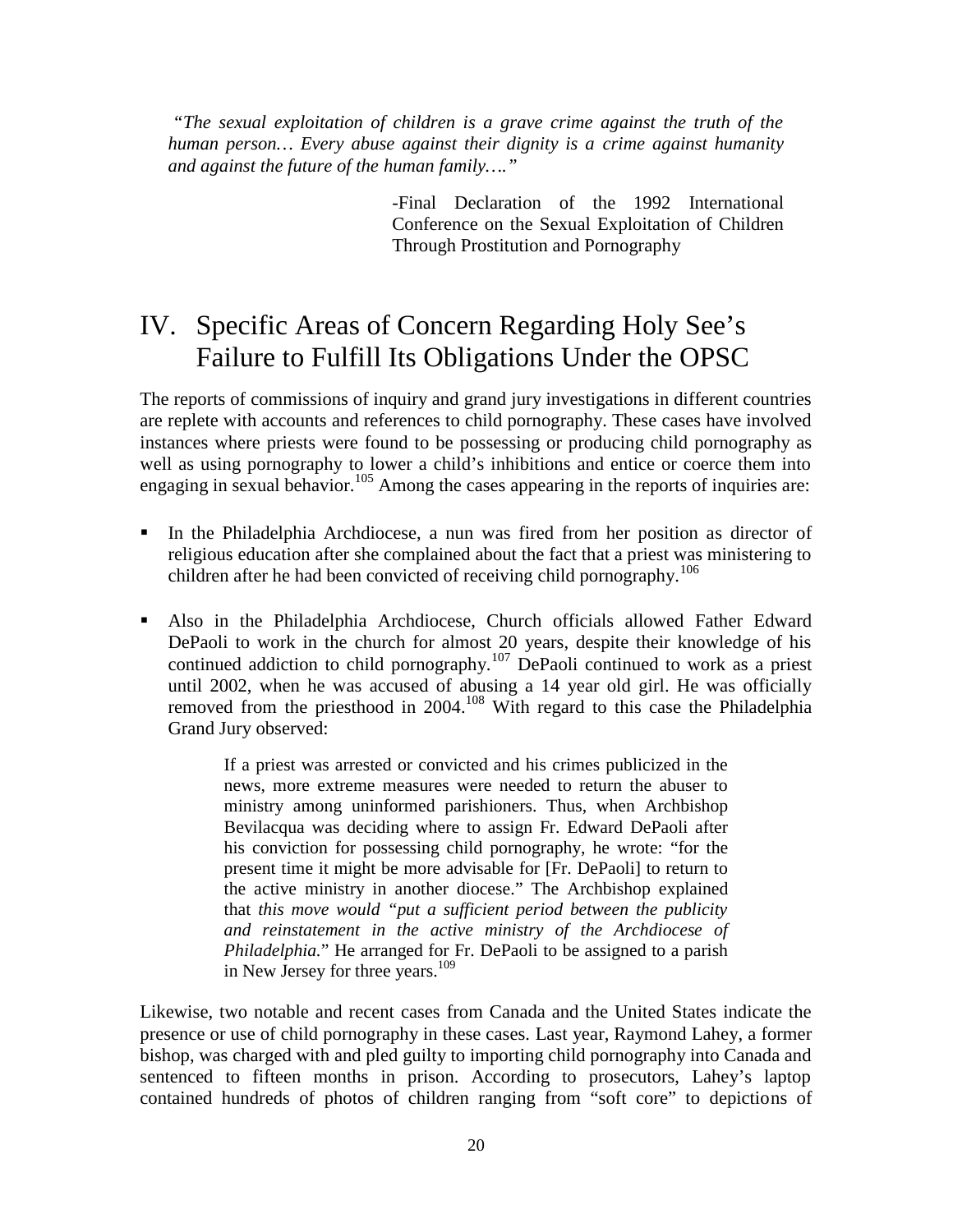torture. Lahey, who admitted to an addiction to child pornography, had in the previous year overseen a multi-million dollar settlement for clerical sexual abuse victims in his diocese before he was charged. $110$ 

In September 2012, for the first time in the United States, a bishop was convicted of failing to report suspected child abuse by a priest in his diocese.<sup>111</sup> In October 2011, Bishop Robert Finn, head of the Kansas City-St. Joseph Diocese, was indicted in Jackson County, Missouri, for failing to report suspected sex offenses against children by Father Sean Ratigan. The priest has been charged in different local and federal jurisdictions with possessing, producing and attempting to produce child pornography. A lawsuit brought last year alleges that Bishop Finn's delay in reporting Ratigan to police enabled Ratigan to abuse a ten-year old girl during that time. $112$ 

On 5 April 2012, the trial court denied Finn's motions to dismiss the indictments on the basis that he was not a designated, i.e. mandatory, reporter of sexual abuse under state law.<sup>113</sup> The trial court held a jury could conclude that Finn was a "designated reporter" under the statute, clearing the way for the case to proceed to trial. Previously, in November 2011, Finn avoided another indictment in a different county when he entered into a five-year diversion program with the Clay County prosecutor requiring him to meet monthly face-to-face with the District Attorney for the next five years to discuss any allegations of child sex abuse levied against clergy or diocesan staff within the diocese's Clay County facilities; describe what steps the diocese is taking to address the allegations; and visit all Clay County parishes to outline new programs the diocese is implementing to protect children. Pursuant to the agreement, Finn must be accompanied by the diocesan ombudsman and a new director of child and youth protection.<sup>114</sup>

#### *Holy See's Representations to the Committee on the OPSC*

In light of now well-documented, widespread and systemic sexual violence against children within the Church, which includes documented instances of the use or production of child pornography, it is remarkable that in the Holy See's Initial Report on the OPSC filed more than a decade after it ratified the treaty, offenses against children by clergy are referenced in only six paragraphs which pertain to statements made by two Popes about the matter.<sup>115</sup> With regard to its obligations of protection and prevention, the Holy See's sole representation is that its ratification of the Protocols "is another sign of its ceaseless recognition of the fundamental importance of protecting the human rights of children and promoting their well-being." The Holy See advises this Committee that its ratification encourages protection and prevention by encouraging other countries to join in the effort by ratifying the treaties. $116$ 

In the few paragraphs in which offenses against children by clergy are mentioned, the Holy See lists a number of statements made by Pope John Paul II and Pope Benedict XVI in which they acknowledge the "offenses committed by some of the Church's own members against the rights of the child."<sup>117</sup> Many victims of these offenses have not viewed such statements as true apologies in that they have not also acknowledged the ways in which the Holy See itself has contributed to the offenses against the rights of the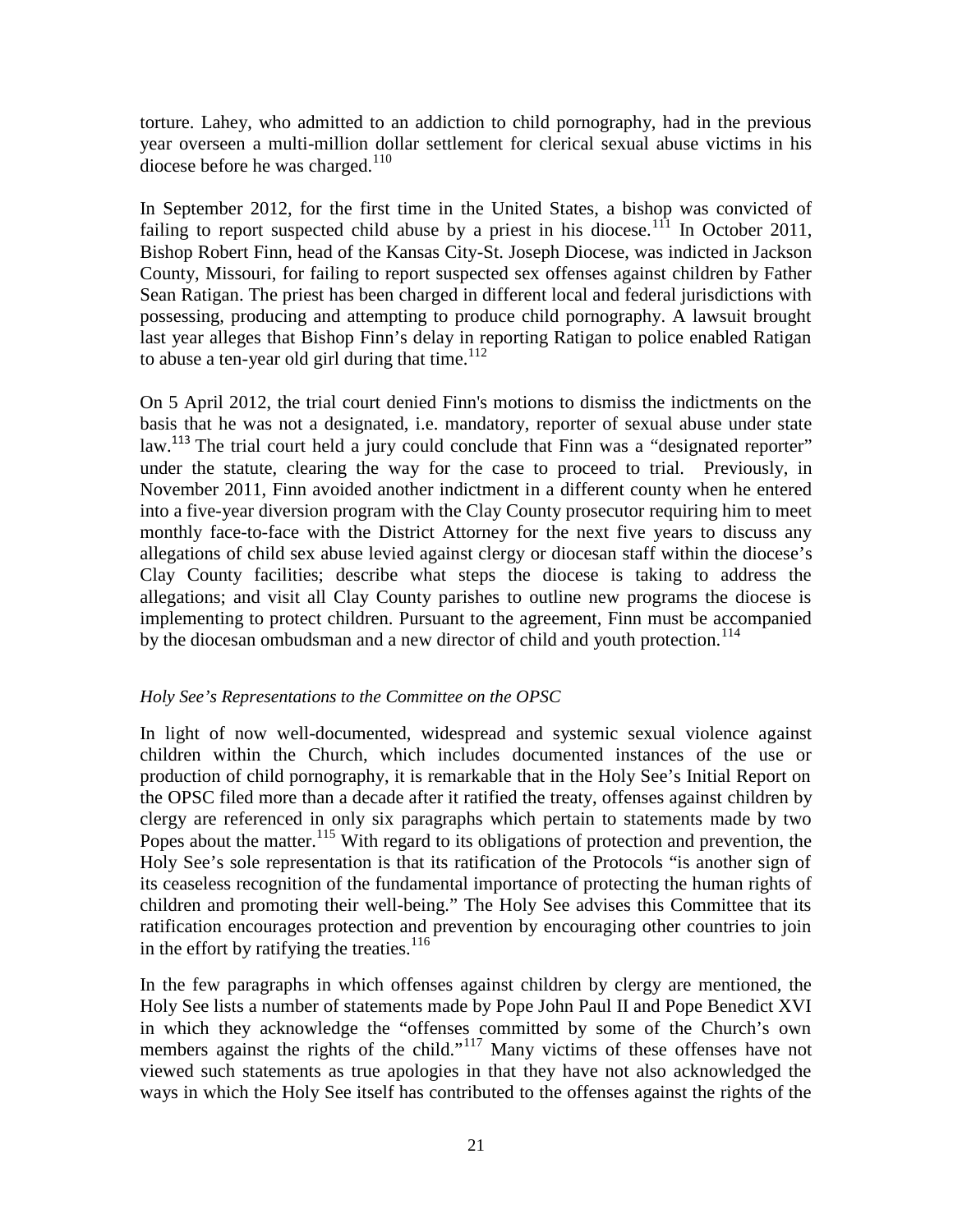child. Instead, successive Pontiffs have placed blame *inter alia* on a "deep-seated crisis of sexual morality" shared by society as a whole<sup>118</sup> or, as one Irish advocate and survivor noted, on "secularization."<sup>119</sup>

Whether constituting an apology or not, far more is required when faced with the kinds of offenses described above than statements. The Holy See pointed to no affirmative steps taken in the areas of protection, prevention, prohibition or international cooperation, in the implementation of the protocol in the universal Church beyond rhetoric. In fact, the Holy See acknowledges that in the more than 10 years since its ratification of the treaty, no steps have been taken to criminalize the sale of children, child pornography or trafficking as grave crimes within the Penal Canon Law as it pertains to Vatican City State, or to address issues of extradition or international cooperation as these issues relate to the universal Church. In paragraph 60 of its Initial Report on the OPSC, the Holy See admits that "to date there are no specific penal laws enacted for VCS that criminalize the sale of children, child prostitution and child pornography as defined in the OPSC." Rather, according to the Holy See, the Vatican relies on Italian law for these matters. No explanation is provided for the laws or procedures governing situations in which the crime is committed outside the territory of VCS nor is there any apparent framework of accountability for those responsible beyond the direct perpetrator.

#### *Holy See's Failures with Regard to Specific Articles of the Optional Protocol*

- 1. The Holy See has failed to criminalize to even the extent minimally required by the OPSC the specific acts of the sale of children, child prostitution and child pornography, in violation of **Article 3 and 4**.
- 2. Neither has the Holy See fulfilled the requirements of Article 5 concerning extradition, nor of ensuring the greatest measure of assistance to cooperate with States regarding criminal investigations and extradition proceedings under **Article 6**.

Indeed, in light of the evidence unearthed in multiple inquiries in different countries, including the entrenched practice of "priest shifting," there is evidence to suggest that the Holy See has done the opposite of complying with the provisions of the protocol.

- 3. In light of the problems inherent in the Holy See's internal procedures which lack independence, transparency and accountability, it has failed to adequately provide for the protection of the rights of child victims and witnesses and to provide for rehabilitation, transparent access to procedures to seek compensation and prevention measures to protect children from these offences in accordance with **Articles 8 and 9** of the Optional Protocol.
- 4. The Holy See has failed to genuinely encourage and participate in international cooperation in the areas of prevention, detection, investigation, prosecution and punishment of those responsible in accordance with **Article 10,** particularly when the offenders are members of its own clergy.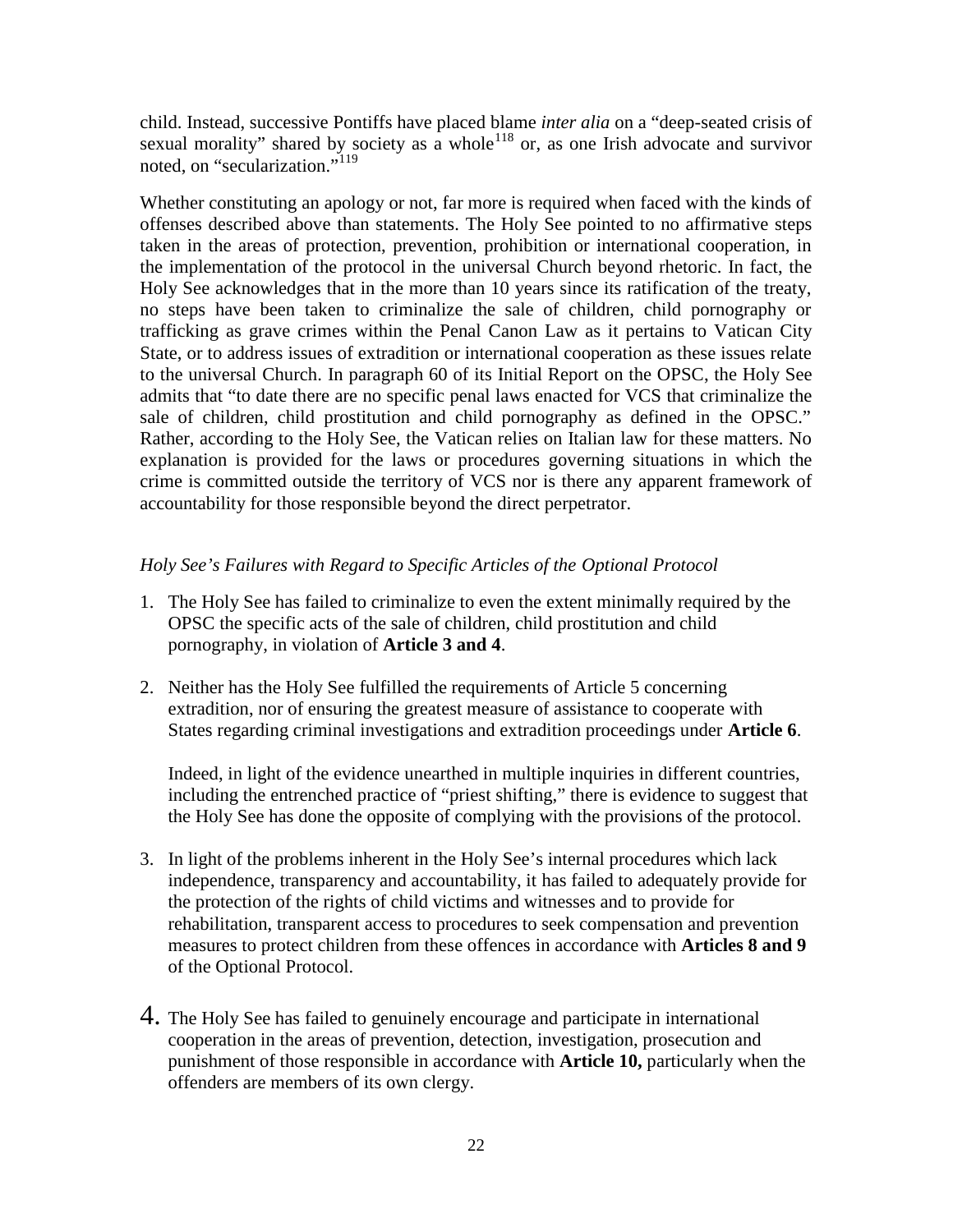## V. Recommendations

- 1) Issue an affirmative instruction that the best interests of the child, in particular to be protected from all forms of sexual exploitation, are to prevail in all matters involving allegations of sexual abuse or misconduct by clergy, subject to disciplinary action for those who fail to adhere to this principle
- 2) Adopt disciplinary measures for higher-ranking officials including bishops and cardinals who engage in cover-up of sexual abuse cases, who fail to report cases to secular authorities;
- 3) Require mandatory reporting to secular authorities;
- 4) Initiate a program for educating children about their rights under the Convention and Optional Protocols;
- 5) Require background checks and psychological assessments by independent specialists before admitting clergy to positions of close contact with children and vulnerable adults;
- 6) Open the ecclesiastical proceedings to the public, with due regard for situations in which victims request confidentiality as in the case of national courts with procedures for victim and witness protection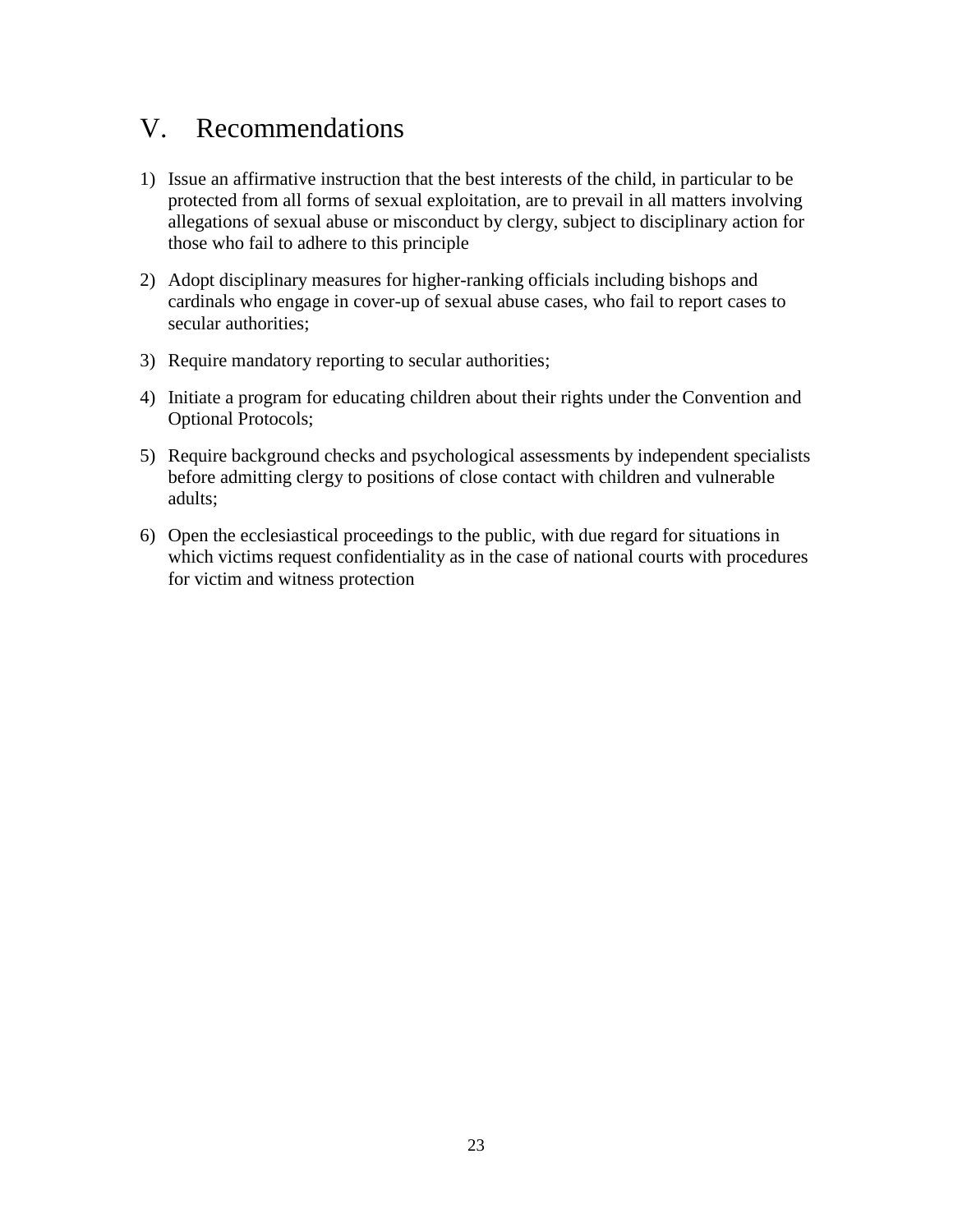## Endnotes

<sup>2</sup> The Holy See Second Report is a consolidated document reflecting the second, third and fourth periodic reports, due in 1997, 2002 and 2007, respectively. The Holy See submitted its Initial Report, due in 1992, in 1994 (CRC/C/3/Add.27) ("Holy See Initial CRC Report"). The initial report on the OPSC was due in 2003.

<sup>3</sup> Maziejuk was a 64-year-old farmer and one of a group of villagers who unsuccessfully asked church authorities to reassign an accused priest in Poland quoted in Beata Pasek, *Faithful in Pope's Homeland Press Church to Act on Sex Abuse*, STAR TRIBUNE [Poland], 28 Sept. 2003, *available at* http://www.bishop accountability.org/news2003\_07\_12/2003\_09\_28\_Pasek\_FaithfulIn.htm.

<sup>4</sup> Much of the information provided in this report is drawn from a factual and legal analysis submitted to the Prosecutor of the International Criminal Court in the submitting organizations surveyed and summarized much of the evidence compiled to date by different commissions of inquiry, grand juries and other investigative bodies. Thus, for a more detailed summary and analysis of that evidence and key reports in the sex abuse crisis in different countries, please see, *Victims' Communication pursuant to Article 15 of the Rome Statute Requesting Investigation and Prosecution of High-level Vatican Officials for Rape and Other Forms of Sexual Violence as Crimes Against Humanity and Torture as a Crime Against Humanity,* ICC File No. OTP-CR-159/11, 13 Sept. 2011, *available at*

http://s3.documentcloud.org/documents/243877/victims-communication.pdf [hereinafter "Victims' Communication"]; *Information Supplementing ICC Communication*, ICC File No. OTP-CR-159/11, 11 April 2012, *available at*

http://ccrjustice.org/files/Supplemental%20SNAP%20Submission%20to%20ICC%20OTP%20(11%20Apri l%202012).pdf.

<sup>5</sup> *See for example,* Geoffrey Robertson, *The Case Against Vatican Power*, NEWSTATESMAN, 8 Sept. 2010, *available at*http://www.newstatesman.com/law-and-reform/2010/09/vatican-rights-state-italy.

<sup>6</sup> Samuel S.H. Hughes, *Royal Commission of Inquiry into the Response of the Newfoundland Criminal System to Complaints* (Newfoundland, Canada, 1989), at 490, *available at*

http://www.lewisday.ca/ldlf\_files/pdf/Mt.Cashel%20vol%201.pdf.; *See also,* Gordon A. Winter, *The Report of the Archdiocesan Commission of Enquiry into the Sexual Abuse of Children by Members of the Clergy* (Archdiocese of St. John's, Canada, 1990), at 137, *available at*

http://www.attorneygeneral.jus.gov.on.ca/inquiries/cornwall/en/hearings/exhibits/Tom\_Doyle/pdf/06\_Com mission.pdf [hereinafter "Winter Commission"].

<sup>7</sup> *Cummins Report*: *Report of the Protecting Victoria's Vulnerable Children Inquiry by Government of Victoria, Australia* (Feb. 2012) *available at*

http://www.childprotectioninquiry.vic.gov.au/images/stories/inquiry/consolidated%20%20protecting%20vi ctorias%20vulnerable%20children%20inquiry%20report%2027%20january%202012.pdf.Two commissions of inquiry were set up in 2012, a Royal Commission of Inquiry operating at the federal level and a Commission of Inquiry set up by the government of the state of Victoria. See e.g., Stuart Rintoul,

*Victoria Sex Abuse Inquiry Gets Extension,* The Australian, 15 Feb. 2013,

http://www.theaustralian.com.au/national-affairs/in-depth/victorian-sex-abuse-inquiry-granted extension/story-fngburq5-1226578568897 and Alison Rourke, *Australia to Hold Wide-Ranging Inquiry Into Child Sex Abuse,* The Guardian, 12 Nov. 2012,

http://www.guardian.co.uk/world/2012/nov/12/australia-judicial-inquiry-child-abuse

<sup>8</sup> Although one recently undertaken study was cancelled by bishops who were accused by an investigator of trying to censor aspects of the report. *See* Reuters, *German Bishops Cancel Study Into Sexual Abuse by Priests,* 9 Jan. 2013. *Available at* http://www.nytimes.com/2013/01/10/world/europe/german-bishops cancel-study-into-sexual-abuse-by-priests.html.

<sup>&</sup>lt;sup>1</sup> More information on CCR is available at http://www.ccrjustice.org / and more information on SNAP is available at http://www.snapnetwork.org.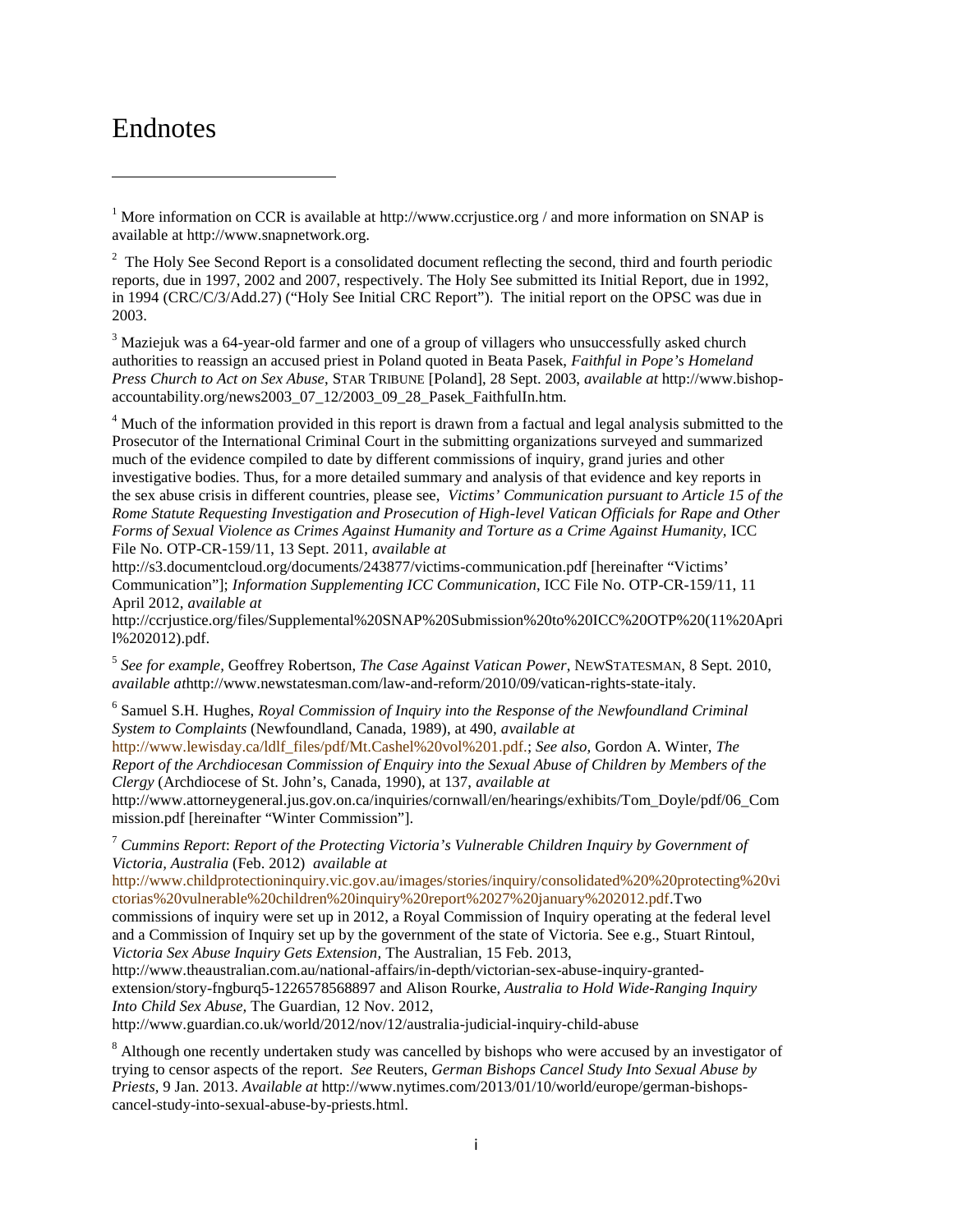<sup>9</sup> Francis D. Murphy, Helen Buckley, and Larain Joyce, *The Ferns Report, Diocese of Ferns*, presented to the Minister for Health and Children (Dublin: Government Publications, 2005), *available at* http://www.bishop-accountability.org/reports/2005\_10\_Ferns/Complete\_Ferns\_Report\_SO.pdf ("Ferns Report").

 $10$  The Ryan Report was issued by the Commission to Inquire Into Child Abuse and was the result of a 10year inquiry into the extent and effects of abuse on children from 1914-2004 in Irish institutions for children. *See The Ryan Report on Irish Residential Institutions*, The Commission to Inquire into Child Abuse, Dublin, Ireland (20 May 2009), *available at* http://www.childabusecommission.com/rpt/index.php. [hereinafter "Ryan Report"] The five-volume report chronicles cases of tens of thousands of children who suffered systematic sexual, physical and mental abuse in the schools. The report describes in chilling detail how "[a] climate of fear, created by pervasive, excessive and arbitrary punishment, permeated most of the institutions and all those run for boys. Children lived with the daily terror of not knowing where the next beating was coming from." The violence encompassed rape and other forms of sexual violence, which was particularly 'endemic' in boys' institutions. The Ryan commission found a policy that protected perpetrators and exposed children to repeated acts of sexual violence.

<sup>11</sup> Judge Yvonne Murphy, Ms. ItaMangan, and Mr. Hugh O'Neill, Commission of Investigation: Report into the Catholic Archdiocese of Dublin (26 Nov. 2009), at 11.1-11.2, *available at*

http://www.justice.ie/en/JELR/Pages/PB09000504 (finding *inter alia* "[t]here was little or no concern for the welfare of the abused child or for the welfare of other children who might come into contact with the priest.")

<sup>12</sup> *See* Cloyne Report *available at:* http://www.justice.ie/en/JELR/Cloyne\_Rpt.pdf/Files/Cloyne\_Rpt.pdf and Report Into the Diocese of Cloyne Report, Chapter Nine, Commission of Investigation, 23 Dec. 2010, released Dec. 2011, *available at* http://www.bishop-

accountability.org/reports/2011\_07\_13\_Cloyne\_Report/Cloyne\_further\_portions\_Dec\_2011.pdf.

<sup>13</sup> *See* The Adriaenssens Report, Sept. 2010.

<sup>14</sup> Commissioned by Church officials after scandals broke out in Germany, attorney Marion Westphal led an effort which involved examining approximately 13,000 documents spanning 1945 to 2009, with allegations brought against at least 159 priests. *See* Marion, Westpfahl, Central Points of Appraisal Report, *Sexual and Other Physical Assaults by Priests, Deacons and Other Pastoral Workers in the Field of Jurisdiction of the Archdiocese of Munich and Freising Between 1945 and 2009* (2010), at 2, *available at* http://www.bishop-

accountability.org/reports/2010\_12\_02\_Westpfahl\_Munich\_and\_Freising\_Key\_Points\_English.pdf [hereinafter "Westphal Report"]

<sup>15</sup> See Report of Commission of Inquiry into Sexual Abuse of Minors in the Roman Catholic Church (Netherlands), 16 Dec. 2011, *available at*

http://bishopaccountability.org/reports/2011\_12\_16\_Deetman\_Seksueel\_Misbruik/ and Deetman Report, Executive Summary (English) at

http://bishopaccountability.org/reports/2011\_12\_16\_Deetman\_Seksueel\_Misbruik/Deetman\_Report\_Englis h\_Summary.pdf.

<sup>16</sup> Carole Holohan, *In Plain Sight: Responding to the Ferns, Ryan, Murphy and Cloyne Reports,* Amnesty International Ireland (2011), *available at*

http://www.amnesty.ie/sites/default/files/INPLAINSIGHT\_FINAL.pdf.

<sup>17</sup> Report of the Philadelphia Grand Jury, In Re County Investigating Grand Jury, MISC. NO. 01-00-89444, Philadelphia, PA (2001), at 3, available at http://www.bishop accountability.org/reports/2003\_09\_25\_First\_Philadelphia\_Grand\_Jury\_Report.pdf. [hereinafter Philadelphia Report I]. See also, Victims' Communication, *supra* n. 4, at pp. 22-29.

<sup>18</sup> Ryan Report, *supra* n. 10, Executive Summary, p. 21.

<sup>19</sup> Cloyne Report, *supra* n. 12 at 1.17.

<sup>20</sup> *Id*. at 1.21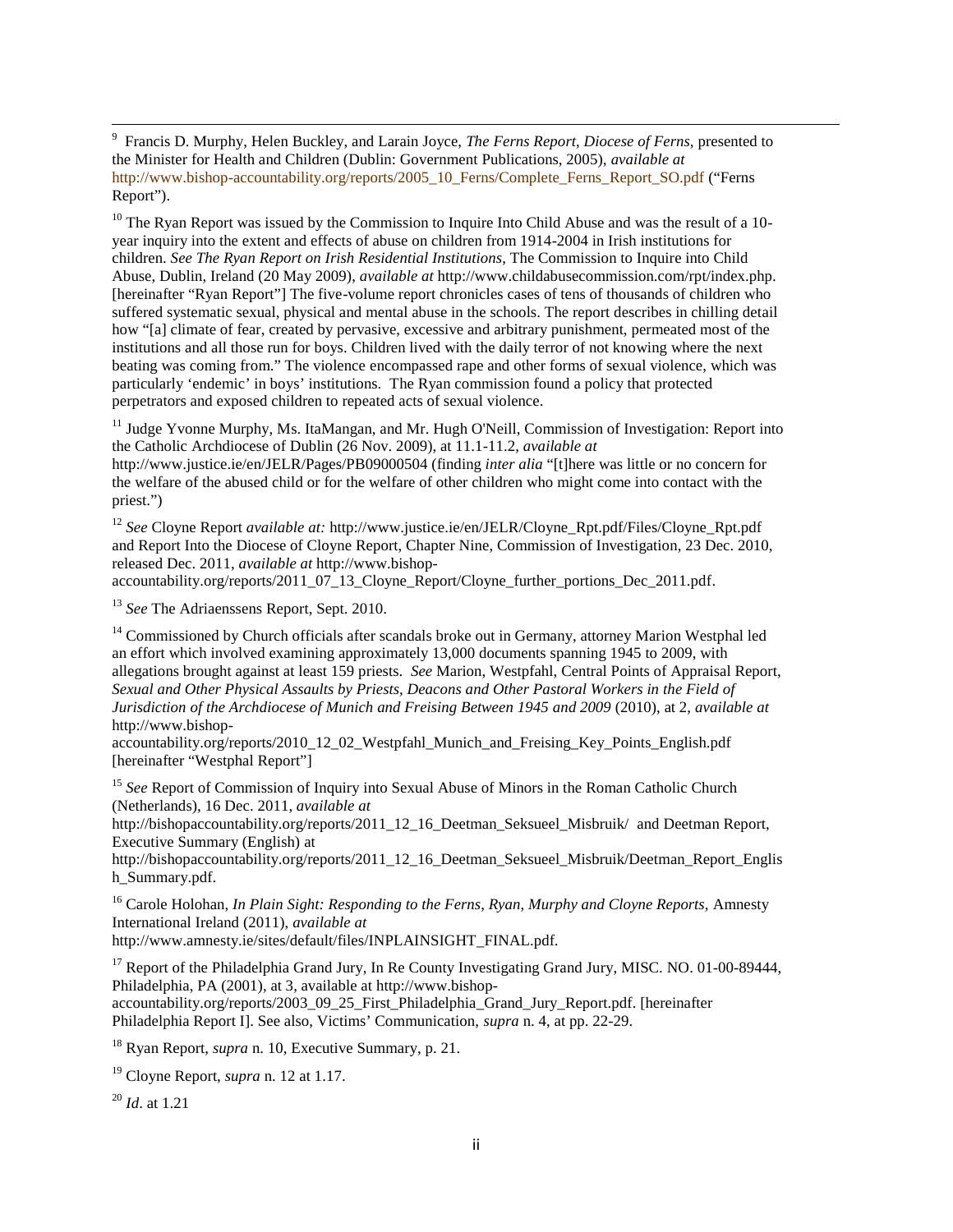<sup>21</sup> Report of the Philadelphia Grand Jury, In Re County Investigating Grand Jury XXIII, MISC. No. 0009901-2008, at p. 9, Philadelphia PA. 23 Jan. 2011, available at

<sup>22</sup> Report of the Westchester County (New York) Grand Jury Concerning Complaints of Sexual Abuse and Misconduct Against Minors by members of the Clergy, at p. 2. June 2002, *available at* http://www.bishop accountability.org/resources/resource-files/reports/WestchesterGrandJuryReport.pdf.

<sup>23</sup> Ferns Report, *supra* n. 9.

<sup>24</sup> *See, e.g., Untouchable Accused Of Molesting Children, They Hop Borders and Start Anew, Often Aided By Guardian Angels - Their Catholic Leaders*, DALLAS MORNING NEWS, 20 June 2004, page 1A.

<sup>25</sup> Westchester Grand Jury Report, *supra* n. 22 at p. 7.

<sup>26</sup> Philadelphia Report III, *supra* n. 21 at p. 1.

<sup>27</sup> Westphal, *supra* n. 14 at Exec. Summary p. 3.

<sup>28</sup> Bruce Vielmetti, *Weakland Shredded Copies Of Sex Abuse Reports, Documents Sa*y, MILWAUKEE WISC. J. SENTINEL, 3 Dec. 2009, available at http://www.jsonline.com/news/milwaukee/78431087.html.

<sup>29</sup> Westchester Grand Jury Report, *supra* n. 22 at pp. 8-9.

<sup>30</sup> Ryan Report, *supra* n. 10, Executive Summary . p 22.

<sup>31</sup> Winter Commission, *supra* n. 6 at 137.

<sup>32</sup> *See also* General Comment No. 13, CRC/GC/13 (2011), para. 4 defining "violence". Importantly, the Committee recognizes both mental and physical violence. GC 13, paras. 21 and 22.

<sup>33</sup> For a discussion of torture in the context of the CRC, *see* GC 13, para. 26. For a discussion of the international criminal law jurisprudence on rape and sexual violence as torture, *see* Victims' Communication, p. 68.

<sup>34</sup> General Comment 13, para. 15, which recognizes *inter alia* the short and long term health consequences of violence against children and child maltreatment; and the developmental and behavioral consequences.

<sup>35</sup> Report of the Grand Jury, *In Re County Investigating Grand Jury*, MISC. NO. 03-00-239, (C. P. Philadelphia, 2003), *available at*http://www.bishop-

accountability.org/reports/2005\_09\_21\_Philly\_GrandJury/Grand\_Jury\_Report.pdf [hereinafter Philadelphia] Report II], at 2-3. *See also*, Westphal Report, *supra* n. 14 at Exec. Summary, 3: "With regard to the misconduct in question, namely the sexual offences, it must be emphasized that euphemistic, trivialising language was used, which, from the point of view of the experts, often gave no more than an inkling of the complete extent of the offence and its effect on the victim."

<sup>36</sup> *Id.*

<sup>37</sup> Karen Terry et al., *The Nature and Scope of the Problem of Sexual Abuse of Minors by Priests and Deacons,* prepared by John Jay College of Criminal Justice, United States Conference of Catholic Bishops (2004), *available at* http://www.bishop-

accountability.org/reports/2004\_02\_27\_JohnJay\_revised/2004\_02\_27\_John\_Jay\_Main\_Report\_Optimized. pdf.

<sup>38</sup> Hughes Commission Report, *supra* n. 6.

<sup>39</sup>Philadelphia Report II, *supra* n. 35 at 3.

<sup>40</sup> Nick McKenzie, Richard Baker and Jane Lee, *Church's Suicide Victims*, Canberra Times, 13 April 2012. http://www.canberratimes.com.au/victoria/churchs-suicide-victims-20120412-1wwox.html

<sup>41</sup> *Id.* The reporting led to the establishment of two commissions of inquiry in Australia.

http://www.bishopaccountability.org/reports/2011\_01\_21\_Philadelphia\_Grand\_Jury\_Final\_Report\_Clergy \_Abuse\_2.pdf. [hereinafter "Philadelphia Report III"]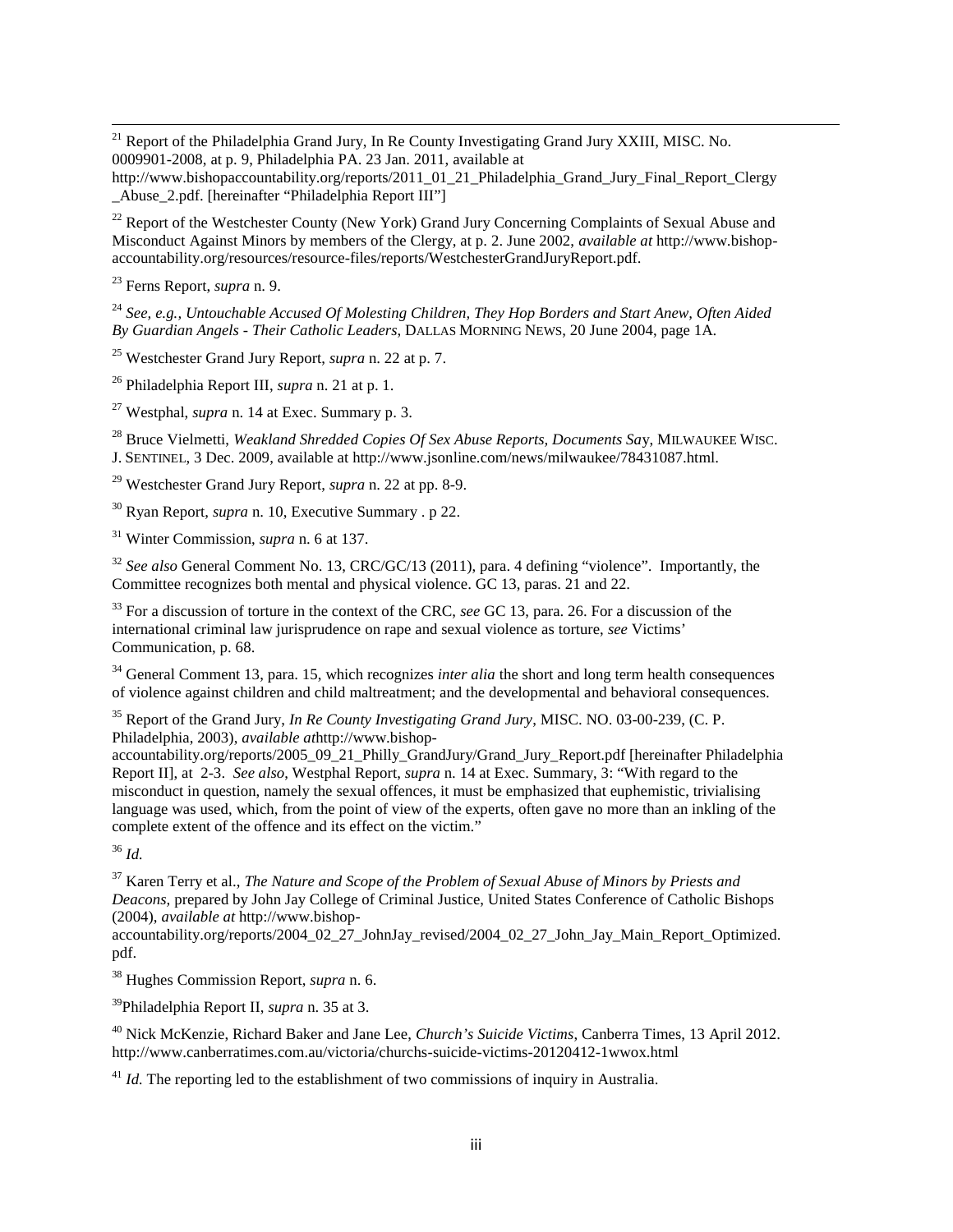<sup>42</sup> *See, e.g.,*, Shanta R. Dube, et al., Long-term Consequences of Childhood Sexual Abuse by Gender of Victim, 28 AM. J. OF PREVENTIVE MED. 430 (2005)( "A history of suicide attempt was more than twice as likely among both male and female victims as among nonvictims."); *See also*, Boys, Too, Suffer Long-term Consequences of Childhood Sexual Abuse, SCI.DAILY, 19 May 2005, available at http://www.sciencedaily.com/releases/2005/05/050519082907.htm ( "[s]exual abuse significantly increases the risk of developing health and social problems -- such as drug and alcohol abuse, mental illness, and marital strife -- in both men and women."

<sup>43</sup> *See, e.g.,* Comm. on the Rights of the Child, *Consideration of Reports Submitted by States Parties Under Article 12, Paragraph 1, of the Optional Protocol to the Convention on the Rights of the Child on the Sale of Children, Child Prostitution and Child Pornography, Initial Reports of States Parties Due in 2009: Republic of Maldova*, 4 Nov. 2010, U.N. Doc. CRC/C/OPSC/MDA/1\*, at 10 ("State institutions are obliged to take into account children's interests in all decisions made concerning children"); Comm. on the Rights of the Child, *Consideration of Reports Submitted by States Under Article 44 of the Convention, Third and Fourth Periodic Reports of States Parties Due in 2008: Slovenia*, 19 May 2010, U.N. Doc. CRC/C/SVN/3-4, at 27 (noting that the "the best interest of the child is the ultimate criterion" in the context of parental visitation rights); Comm. on the Rights of the Child, *Consideration of Reports Submitted by States Under Article 44 of the Convention, Third and Fourth Periodic Reports of States Parties Due in 2008: Uzbekistan*, 22 Feb. 2010, U.N. Doc. CRC/C/UZB/3-4, at 68 (describing how the actions of government officials "must be based on the principle of the child's best interests"); Comm. on the Rights of the Child, *Consideration of Reports Submitted by States Under Article 44 of the Convention, Fourth Periodic Report of States Parties Due in 2007: Costa Rica*, 27 Apr. 2009, at 37 ("Even when the principle [of the best interests of the child] is not mentioned, it must be a fundamental standard to be followed in all actions undertaken.").

<sup>44</sup> *See, e.g.,* Comm. on the Rights of the Child, *Consideration of Reports Submitted by States Under Article 44 of the Convention, Third Periodic Reports of States Parties Due in 2006: Japan*, 22 Apr. 2008, U.N. Doc. CRC/C/JPN/3, at 45 ("It is inadmissible for a child to take his/her own life, whatever the reason may be. It is thus important to recognize the value of life and to develop the strength necessary to overcome crises and difficulties."); Comm. on the Rights of the Child*, General Comment No. 7 on Implementing Child Rights in Early Childhood*, U.N. Doc. CRC/C/GC/7/Rev.1 (2005), at 4 ("Article 6 refers to the child's inherent right to life and States parties' obligation to ensure, to the maximum extent possible, the survival and development of the child."); *id.* ("States parties are reminded that a young child's health and psychological well-being are in many respects interdependent.").

<sup>45</sup> *See, e.g.,* Comm. on the Rights of the Child, *Consideration of Reports Submitted by States Under Article 44 of the Convention, Combined Second and Third Periodic Reports of States Parties Due in 2007: Turkey*, 14 July 2009, U.N. Doc. CRC/C/TUR/2-3, at 20 (noting that, in accordance with Article 39, "Turkish law makes it imperative to take all necessary measures, including the involvement of the judiciary when warranted, . . . in order to ensure the prevention, detection, reporting, submission to the pertinent authority, investigation, medical treatment and follow-up of cases involving child neglect and abuse"); Comm. on the Rights of the Child, *Consideration of Reports Submitted by States Under Article 44 of the Convention Fourth Periodic Reports of States Parties Due in 2008: Denmark*, 19 Aug. 2008, U.N. Doc. CRC/C/DNK/4, at 75–76 (discussing Article 34 and the associated need to investigate and prosecute actions involving the sexual abuse of minors).

<sup>46</sup> Holy See Second Report at para. 1; Holy See Initial Report on OPSC, para. 4.

<sup>47</sup> *See* Robertson*, supra* n. 5.

<sup>48</sup> *See* Austen Ivereigh, *The Vatican is a Real State*, The Guardian, 8 September 2010. *http*://www.guardian.co.uk/commentisfree/belief/2010/sep/08/religion-vatican-statehood-immunity

<sup>49</sup> *See, e.g.,* James Robertson, *Archbishop Used Immunity in Civil Suit*, Sidney Morning Herald, 9 July 2012, http://www.smh.com.au/world/archbishop-used-immunity-in-civil-suit-20120708-21pkh.html. See also, *John V. Doe v. Holy See*, No. 06-35563, Decision of the United States Court of Appeals for the Ninth Circuit on Appeal from the United States District Court for the District of Oregon, 3 March 2009, *cert. denied, Holy See v. John V. Doe*, 09-1 (U.S. June 28, 2010) (denying certiorari and letting stand a case that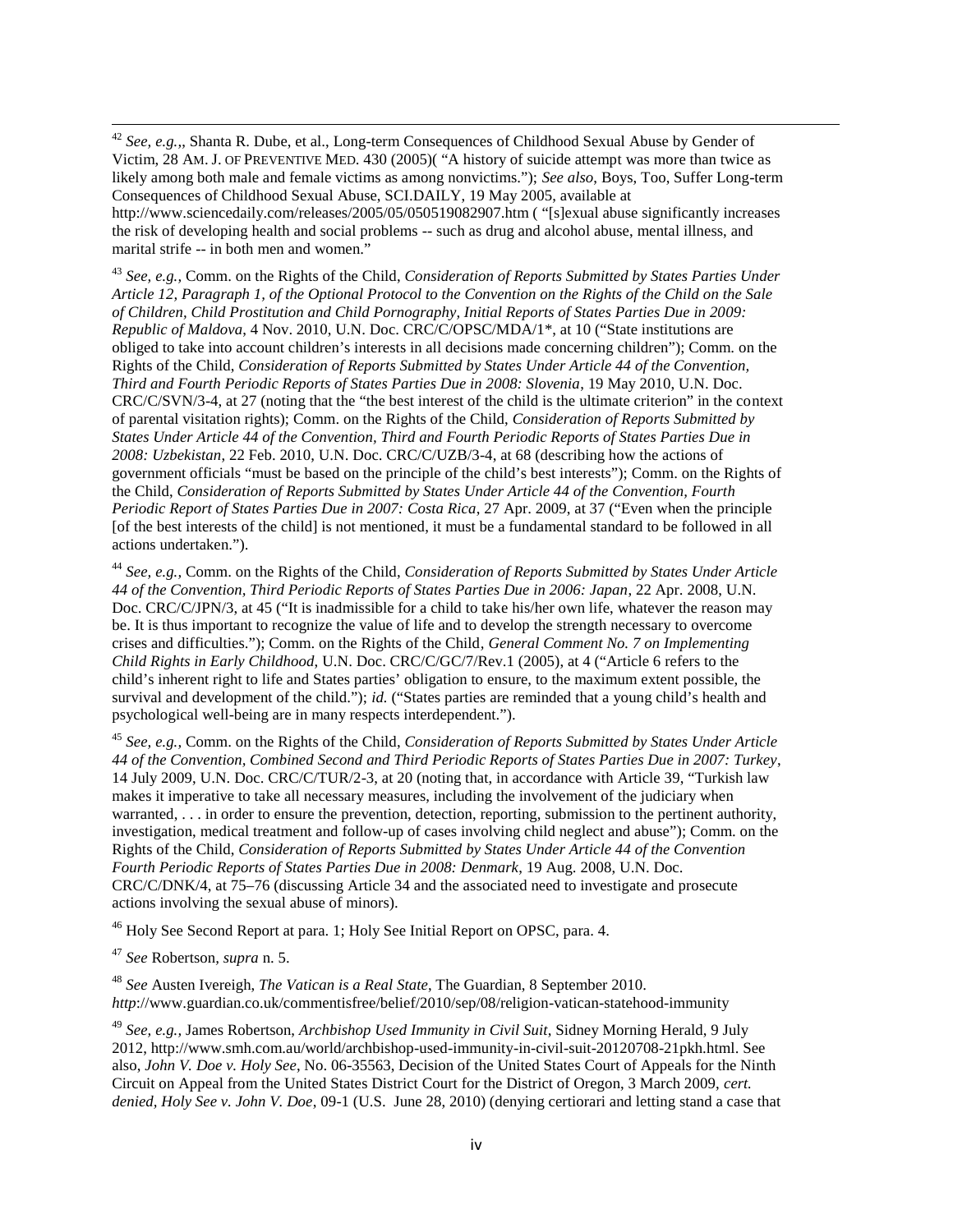denied the Holy See immunity under the Foreign Sovereign Immunities Act). Available at: http://cdn.ca9.uscourts.gov/datastore/opinions/2009/03/03/0635563.pdf .

<sup>50</sup> *See, e.g., Doe v. Roman Catholic Archdiocese of St. Louis*, Decision of the Missouri Court of Appeals, Eastern District, No. ED94720, 5 July 2011, *cert. denied, John Doe AP v. Roman Catholic Archdiocese of St. Louis*, 11-840 (U.S. Mar. 19, 2012). Available at http://www.courts.mo.gov/file.jsp?id=47627 . The court held:

…questions of hiring, ordaining, and retaining clergy, necessarily involve interpretation of religious doctrine, policy, and administration, and such excessive entanglement between church and state has the effect of inhibiting religion, in violation of the First Amendment, U.S. Const. Amend. I. Further, adjudicating the reasonableness of a church's supervision of a cleric--what the church 'should know'--requires inquiry into religious doctrine.

<sup>51</sup> *See, e.g.,* Laurie Goodstein and Erik Eckholm, *Church Battles Efforts to Ease Sex Abuse Suits*, The New York Times, 14 June 2012, at http://www.nytimes.com/2012/06/14/us/sex-abuse-statutes-of-limitation-stirbattle.html?pagewanted=all&\_r=0l; and Tara Murtha, *Catholic Church Fights to Kill PA's Statute of Limitation Reform*, Philadelphia Weekly, 8 Feb. 2012, at http://www.philadelphiaweekly.com/news-and opinion/cover-story/138884039.html?page=2&comments=1&showAll.

<sup>52</sup> Holy See Second Report, para. 78(e).

<sup>53</sup> *See* Center for Constitutional Rights, Communication to Prosecutor of the International Criminal Court, 11 May 2011, pp. 9-10, *available at*:

http://ccrjustice.org/files/Survivors%20Network%20Art%20%2015%20Communication%20to%20ICC%2 0OTP%20(3).pdf.

<sup>54</sup> *See* Expert Opinion of Thomas P. Doyle, Annexed to Victims Communication, *supra* n.4, as Appendix A, paras. 90-93, *available at*: https://www.documentcloud.org/documents/243674-a-1-final-doyle-expert opinion-formatted.html.

<sup>55</sup> *See* Website of Vatican City State, State Departments, *available at*:

http://www.vaticanstate.va/EN/State\_and\_Government/StateDepartments/index.htm ("Vatican City State is governed as an absolute monarchy. The Head of State is the Pope who holds full legislative, executive and judicial powers."). See also See Expert Opinion of Thomas Doyle, Exhibit A-1, para. 12 (d) ("The governmental system of the Catholic Church is defined officially as a hierarchy. […]In practice the governmental system of the Catholic Church is monarchical in that power is vested in individual persons and not in groups or communal bodies. There is no separation of the three essential functions of government in the Catholic Church") and para. 12 (e) ("The pope is the supreme judge, executive, legislator and teacher for the entire Catholic Church. His authority and power is absolute.") Id. at paras. 21- 27; and See 1983 Code c.331, available at http://www.vatican.va/archive/ENG1104/\_\_P16.HTM.

<sup>56</sup> *Letter from Cardinal Castrillón Hoyos to Bishop Pierre Pican, 8 Sept. 2001*. French original is available at http://www.documentcloud.org/documents/243767-5-pican-hoyos-letter-8-sept-2001-original.html. English translation is available at http://www.documentcloud.org/documents/243768-5a-pican-letter english-translation.html.

<sup>57</sup> John Allen, ALL THE POPE'<sup>S</sup> MEN, 241 (2004).

<sup>58</sup> CBS This Morning, *Monsignor: Church Doesn't Need Outside Justice,* 25 Feb. 2013, at http://www.cbsnews.com/video/watch/?id=50141681n.

<sup>59</sup> Los Angeles Times, *The Archdiocese's Cover-Up: The Release of Confidential Files on 1980s Clergy Sex Abuse in the Los Angeles Archdiocese is the Beginning of the End of a Long and Sordid Saga*, 23 Jan. 2013, at http://www.latimes.com/news/opinion/editorials/la-ed-mahony-clergy-abuse-files- 20130123,0,1998210.story.

<sup>60</sup> *Id*.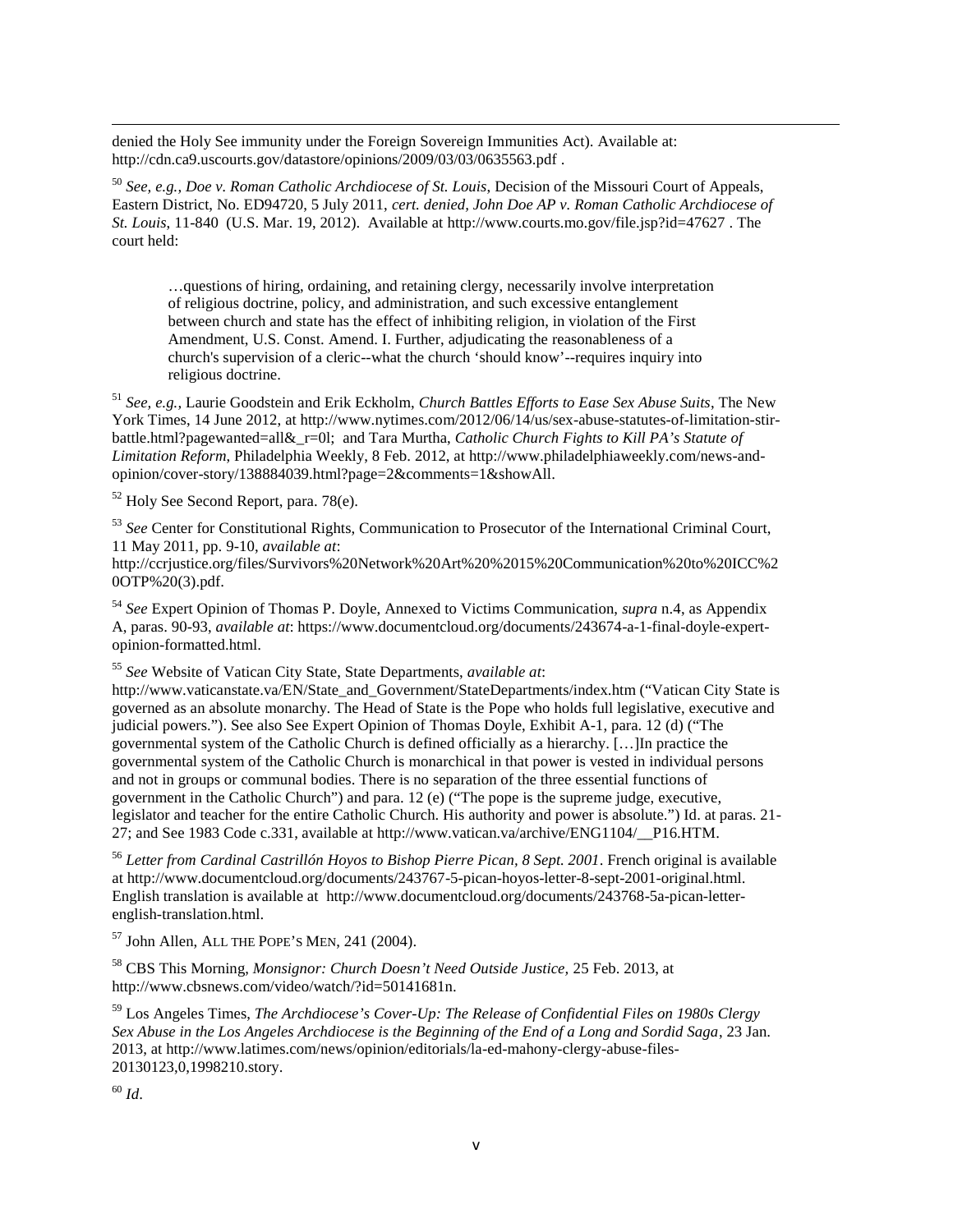<sup>61</sup> *Id*.

<sup>62</sup> Victoria Kim and Ashley Powers, *Vatican Impeded Mahony Attempts to Remove Priests, Files Show*, Los Angeles Times, 15 Feb. 2013, at http://articles.latimes.com/2013/feb/15/local/la-me-mahony-vatican- 20130216.

<sup>63</sup> Elizabeth Fernandez, *Burlingame Priest Sues S.F. Diocese: Clergyman Punished After Reporting Abuse*, San Francisco Chronicle, 24 Nov. 2000, at http://www.bishop-

accountability.org/news3/2000\_11\_24\_Fernandez\_BurlingamePriest\_James\_Aylward\_3.htm.

<sup>64</sup> *Id.*

<sup>65</sup> *Id*.

<sup>66</sup> Don Lattin, *Levada Takes Heat Over Abuse Inquiry: Panel Member Resigns, Says Church Suppressed Results,* 12 Nov. 2004, at http://www.bishop-

accountability.org/news3/2004\_11\_12\_Lattin\_LevadaTakes\_John\_Heaney\_ETC\_1.htm

<sup>67</sup> Don Lattin, Levada's *Oregon History Surfaces: Lawyers Question S.F. Archbishop in Molest Cases,* San Francisco Chronicle, 10 July 2004, at http://www.bishop accountability.org/news3/2004\_07\_10\_Lattin\_LevadasOregon\_Joseph\_A\_Baccellieri\_5.htm .

<sup>68</sup> See Victim's Communication, *supra* n. 4 at pp. 52 and Appendices to Communication G-1 through G-8.

<sup>69</sup> *Id*. at pp. 22-29.

<sup>70</sup> Philadelphia Report III, *supra* n. 21 at p. 9.

 $^{71}$  *Id.* 

<sup>72</sup> *Id*. at 1.

<sup>73</sup> The Boston Globe, Spotlight Investigation, Abuse in the Catholic Church, *available at* http://www.boston.com/globe/spotlight/abuse/.

<sup>74</sup> Office of the Att'y Gen., The Sexual Abuse of Children in the Roman Catholic Archdiocese of Boston (2003), at p. 1-1 Appendix, available at http:// http://www.bishop accountability.org/downloads/archdiocese.pdf [hereinafter Reilly Report]

<sup>75</sup> *Id.*at p. 31.

<sup>76</sup> *See* Charlie Taylor, Èanna O Caollai and Gerry Moriarty, *Brady Says He Will Not Resign Over Handling of Abuse Case,* The Irish Times, 12 May 2012.

http://www.irishtimes.com/newspaper/breaking/2012/0502/breaking8.html#Full%20statement%20by%20C ardinal%20Se%C3%A1n%20Brady. See also, BBC News, *Profile of Father Brendan Smyth*, http://news.bbc.co.uk/2/hi/uk\_news/northern\_ireland/8567868.stm

<sup>77</sup> The Associated Press, *Belgium: Cardinal Apologizes for Suggesting Temporary Cover-up of Bishop's Abuse*, 30 Aug. 2010 *available at* http://www.nytimes.com/2010/08/31/world/europe/31frnbriefs- BELGIUM.html?\_r=2&.

<sup>78</sup> *Id.*

<sup>79</sup> *See* Victims Communication, *supra* n. 4 at pp. 34-35.

<sup>80</sup> John P. Martin, *Court filing: Bevilaqua Ordered Shredding of Memo Identifying Suspected Abusers,* The Philadelphia Inquirer, 25 Feb. 2012, http://articles.philly.com/2012-02- 25/news/31098596\_1\_churchlawyers-abuse-complaints-priests/2.

<sup>81</sup> Tom Roberts, *A Deep Look Into Philly's Clerical Culture*, National Catholic Reporter, 28 Feb. 2012, http://ncronline.org/blogs/ncr-today/deep-look-phillys-clerical-culture.

<sup>82</sup> Martin, *supra* n. 80.

<sup>83</sup> Philadelphia Report I, *supra* n. 17 at 1-2..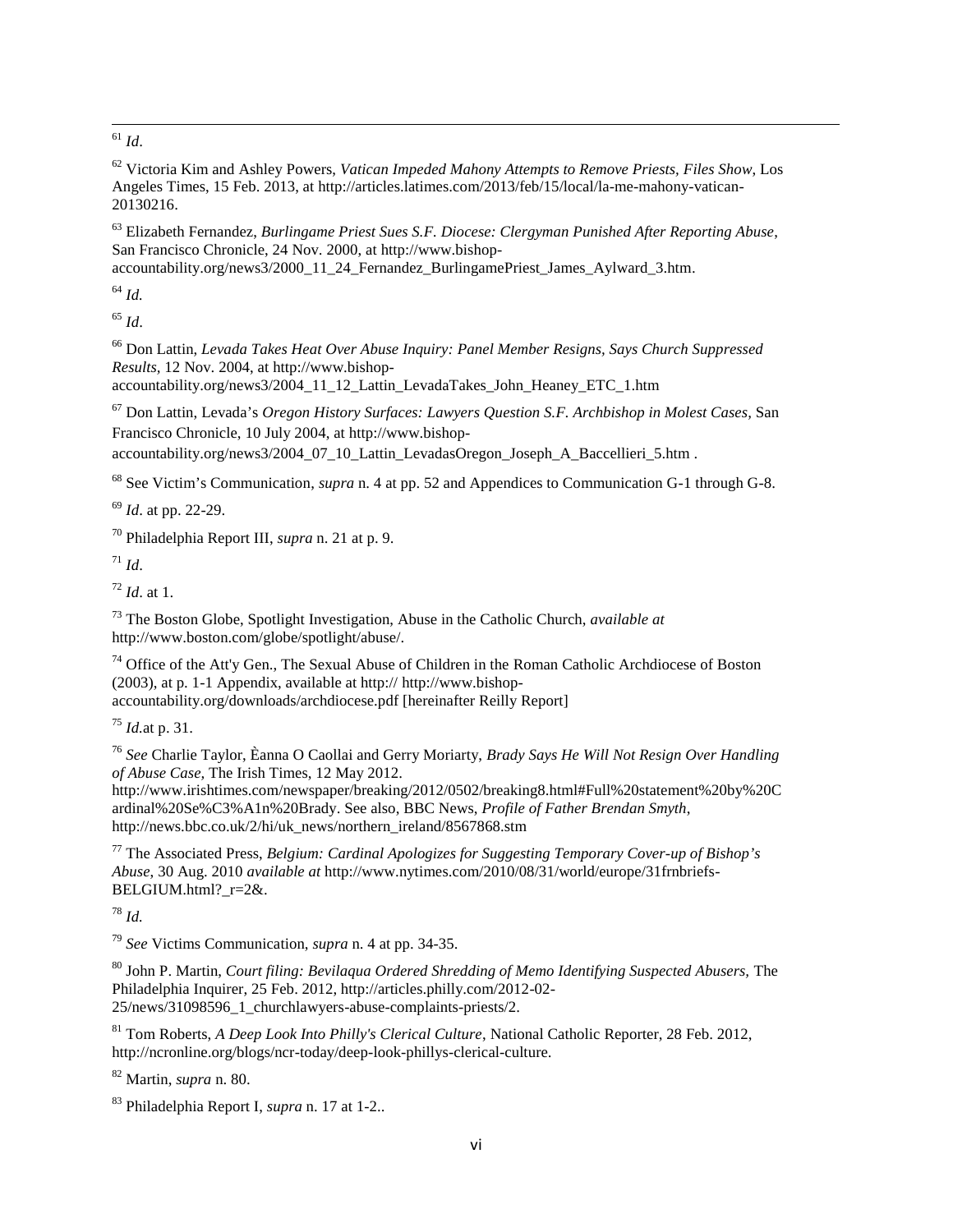<sup>84</sup> *Id*. at p. 3.

<sup>85</sup> Philadelphia Report II, *supra* n. 35.

<sup>86</sup> Holy See Second Report, para. 79.

<sup>87</sup> Second Report, para. 79, subpara a.

<sup>88</sup> Bishop Accountity.Org, *Comparative Texts for November 2002 Meeting; Essential Norms for Diocesan/Eparchial Policies Dealing with Allegations of Sexual Abuse of Minors by Priests or Deacons,* June 14, 2002 - October 29, 2002 (2003), http://www.bishop accountability.org/resources/resourcefiles/churchdocs/ComparativeText.htm;

<sup>89</sup> *Letter from Cardinal Giovanni Battista Re, Prefect of the Vatican's Congregation of Bishops, to Bishop Wilton Gregory,* U.S. Conference of Catholic Bishops, 14 Oct. 2002, available at http://www.bishop accountability.org/resources/resource-files/churchdocs/Gregory.htm.

<sup>90</sup> *Charter for the Protection of Children and Young People,* USCCB, available at http://www.usccb.org/issues-and-action/child-and-youth-protection/upload/Charter-for-the-Protection ofChildren-and-Young-People-revised-2011.pdf

<sup>91</sup> *See* Victims Communication, *supra* n. 4 at pp. 9-15.

<sup>92</sup> *Id.* at 14-15.

<sup>93</sup> *Id.*

<sup>94</sup> Philadelphia Report III, supra n. 21.

<sup>95</sup> *Id.* at p. 9.

<sup>96</sup> *Id.*

<sup>97</sup> *Id.* at 1.

<sup>98</sup> *Id.* at 9-11.

<sup>99</sup> *Id.*

<sup>100</sup> Brendan J. Lyons, *Clergy-abuse Reporting Under Fire From DAs*, The Times Union, 5 Mar. 2012, *available at* http://www.timesunion.com/local/article/Clergy-abuse-reporting-under-fire-from-DAs- 3380015.php#ixzz1oHBBCRr3 . Letter from District Attorneys and Memorandum of Understanding

<sup>101</sup> *Id.*

<sup>102</sup> Cloyne Report, *supra* n. 12 at 1.77.

 $103$  Holy See Second Report, para. 78(f).

<sup>104</sup> *See* Substantive and Procedural Norms, 2010. Available at: http://www.vatican.va/resources/resources\_norme\_en.html.

<sup>105</sup> With regard to the latter situation, a Suffolk County (New York) Grand Jury concluded that pornography was often introduced to children during a "grooming" period which was intended to break down "the child's inhibitors about sex." Without this, according to the Grand Jury, "the sexual relationship will not move forward." See Grand Jury Report, Suffolk County (New York) Supreme Court, Special Grand Jury Term 1D, May 6, 2002, foreperson Rosanne Bonventre, at 107, dated 17 Jan. 2003, available athttp://www.bishop-accountability.org/resources/resource-files/reports/SuffolkGrandJuryReport.pdf.

<sup>106</sup> Philadelphia Report III, *supra* n. 21.

<sup>107</sup> *Id*. The grand jury noted:

[He was] ordained in 1970,[he] was convicted in 1986 of receiving child pornography through the mail. A 1985 search by U.S. Postal Inspectors of his rectory room at Holy Martyrs Church in Oreland turned up an estimated \$15,000 worth of pornography. Child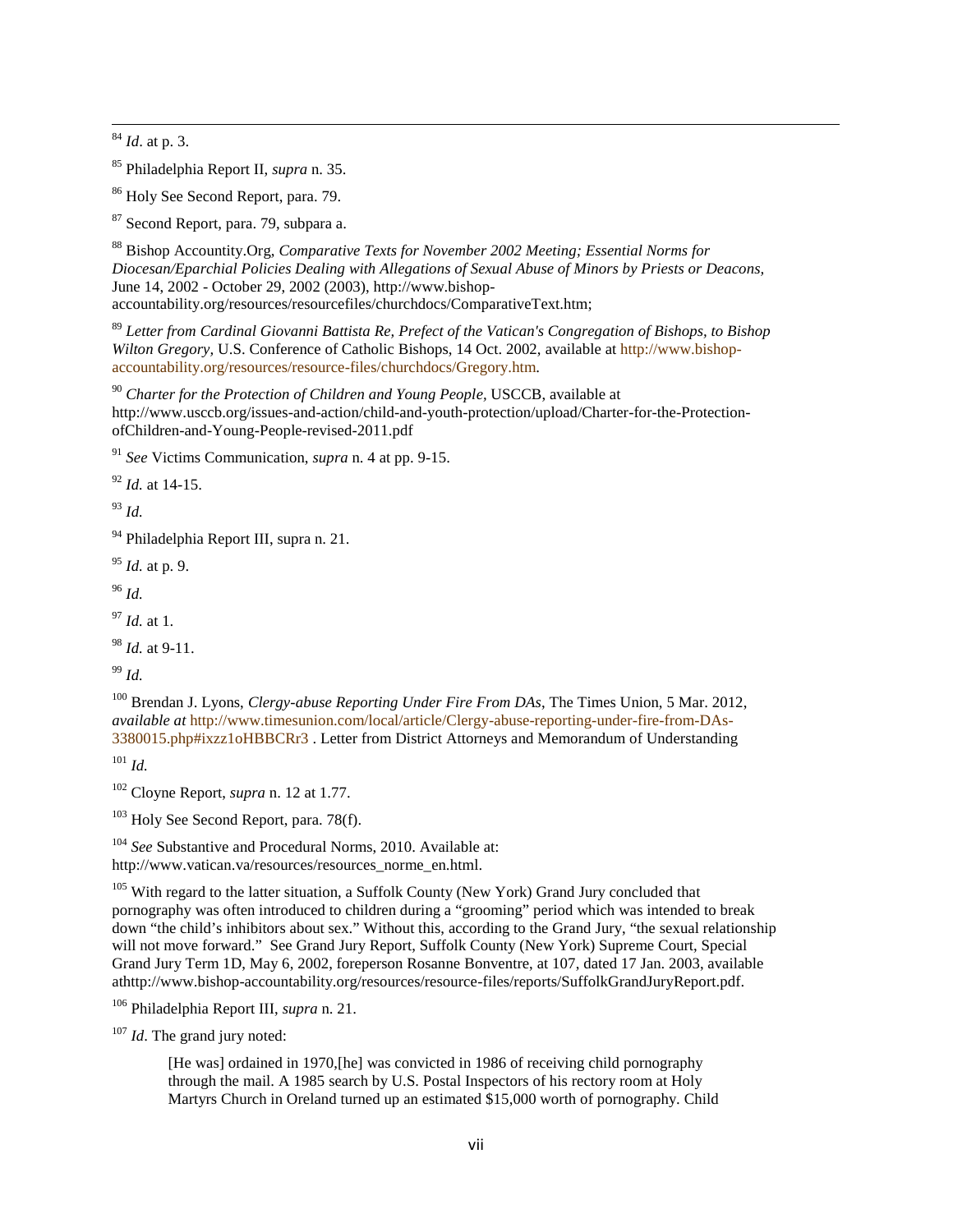pornography - including 111 magazines, 14 8mm films, and 11 videotapes - was seized from under Fr. DePaoli's bed. . . . He was diagnosed with a sexual compulsion and relapsed repeatedly - purchasing child pornography even while residing at a treatment center.

<sup>108</sup> *Id.* at 261

<sup>109</sup> *Id.* at 37-38.

<sup>110</sup> *See* The Canadian Press, *Roman Catholic Bishop Convicted of Child Pornography and Stripped of Clerical Duties*, 16 May 2012, *available at* http://www.theglobeandmail.com/news/national/roman catholic-bishop-convicted-of-child-pornography-stripped-of-clerical-duties/article4179331/; Huffington Post, *Raymond Lahey, Canadian Bishop in Child Porn Case, Apologizes,* 20 Dec. 2011, *available at* http://www.bishop-accountability.org/news2011/11\_12/2011\_12\_20\_HuffingtonPost\_RaymondLahey.htm.

<sup>111</sup> John Eligon and Laurie Goodstein, *Kansas City Bishop Convicted of Shielding Pedophile Priest,* The New York Times, 6 Sept. 2012, *available at* http://www.nytimes.com/2012/09/07/us/kansas-city-bishop convicted-of-shielding-pedophile-priest.html.

<sup>112</sup> Joshua J. McElwee, *Lawsuit Alleges Finn, Kc Diocese, Placed Child in Harm's Way,* National Catholic Reporter, 16 Nov. 2011, *available at* http://www.bishop accountability.org/news2011/11\_12/2011\_11\_16\_McElwee\_LawsuitAlleges.htm.

<sup>113</sup> Joshua J. McElwee, *Judge Orders Kansas City Bishop to Stand Trial in Abuse Case*, National Catholic Reporter, 5 Apr. 2012, *available at* http://ncronline.org/news/accountability/judge-orders-kansas-city bishop-stand-trial-abuse-case.

<sup>114</sup> Glenn E. Rice, Judy L. Thomas and Mark Morris, *Bishop Finn Avoids Indictment by Entering Diversion Program,* The Kansas City Star, 14 Nov. 2011, *available at* http://www.kansascity.com/2011/11/15/3267619/bishop-finn-avoids-indictment.html.

<sup>115</sup> Holy See Initial Report OPSC, paras. 26-31.

<sup>116</sup> *Id.* at para. 11.

<sup>117</sup> *Id*. at paras. 26-31.

<sup>118</sup> *Id*. at para. 27

<sup>119</sup> Colm O'Gorman, *Papal Letter Is Neither Unprecedented Nor a Significant Step Forward,* March 2010. Available at: http://colmogorman.com/?m=201003.